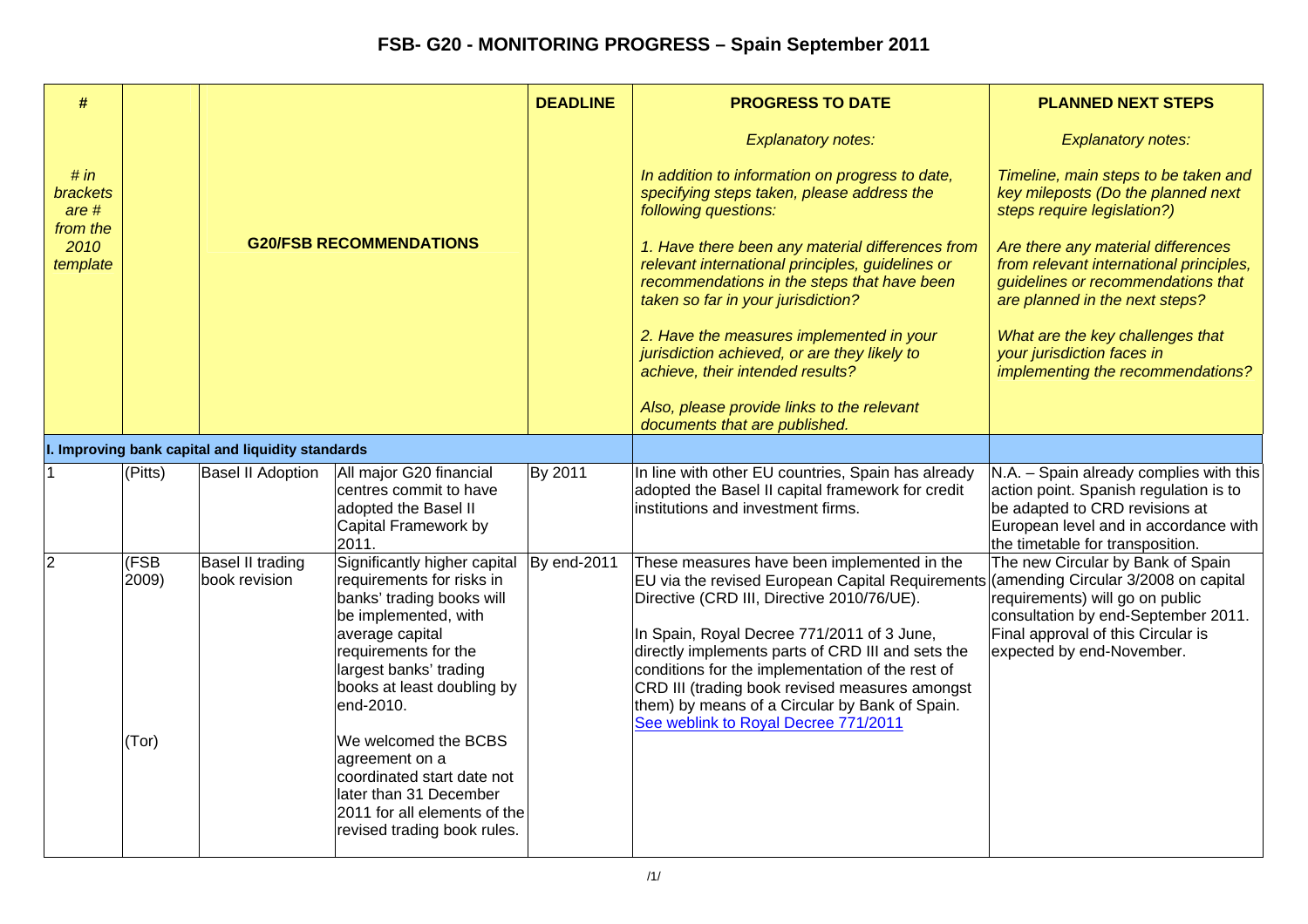| 3(5, 6, 8)         | (Seoul)       | Adoption and<br>implementation of<br>international rules<br>to improve bank<br>standards (Basel<br>III); including<br>leverage ratios<br>(Note) Please<br>explain<br>developments in i)<br>capital standards,<br>ii) liquidity<br>standards and iii)<br>leverage ratios<br>respectively. | We are committed to adopt January 1,<br>and implement fully these<br>standards (Basel III) within phased in by<br>the agreed timeframe that<br>capital and liquidity is consistent with economic 2019.<br>recovery financial stability.<br>The new framework will be<br>translated into our national<br>laws and regulations, and<br>will be implemented<br>starting on January 1, 2013<br>and fully phased in by<br>January 1, 2019. | January 1, | These measures will be implemented in the EU via The new measures will require<br>2013 and fully changes to the European Capital Requirements<br>Directive (CRD) - the so called CRD-IV. The<br>European Commission has presented its proposal<br>for CRD IV in July. Spain participates in the<br>discussions with other EU Member States for the<br>negotiation of this reform. Some of the new<br>measures will be directly applicable in EU<br>jurisdictions without the need of national legislative<br>implementation.<br>It must be mentioned that Royal Decree-Law<br>2/2011 of 8 February introduced for Spanish credit<br>institutions a minimum core capital ratio, as<br>defined in art. 2, of 8%. This ratio rises to 10% for<br>those institutions (or groups) that do not have<br>placed securities representing at least 20% of their<br>share capital or voting rights with third parties and<br>that have wholesale funding of more than 20%, | changes in legislation. After the<br>approval of the CRD-IV by the Council<br>of the European Union and the<br>European Parliament, Spain will have<br>to transpose to the Spanish legislation<br>this measure.<br>We envisage the implementation<br>process to start in 2012 once the new<br>Directive (CRD IV) has been passed<br>by the European Parliament.<br>Until CRD IV/ EU Regulation come into<br>force, Bank of Spain assesses the<br>adequacy of the banks' liquidity buffers<br>as part of its regular ongoing<br>supervision. |
|--------------------|---------------|------------------------------------------------------------------------------------------------------------------------------------------------------------------------------------------------------------------------------------------------------------------------------------------|---------------------------------------------------------------------------------------------------------------------------------------------------------------------------------------------------------------------------------------------------------------------------------------------------------------------------------------------------------------------------------------------------------------------------------------|------------|-----------------------------------------------------------------------------------------------------------------------------------------------------------------------------------------------------------------------------------------------------------------------------------------------------------------------------------------------------------------------------------------------------------------------------------------------------------------------------------------------------------------------------------------------------------------------------------------------------------------------------------------------------------------------------------------------------------------------------------------------------------------------------------------------------------------------------------------------------------------------------------------------------------------------------------------------------------------|---------------------------------------------------------------------------------------------------------------------------------------------------------------------------------------------------------------------------------------------------------------------------------------------------------------------------------------------------------------------------------------------------------------------------------------------------------------------------------------------------------------------------------------------|
|                    |               |                                                                                                                                                                                                                                                                                          |                                                                                                                                                                                                                                                                                                                                                                                                                                       |            | according to the definition in CBE nº 2/2011.<br>Although this core capital ratio does not meet the<br>full characteristics of CET1 ratio as proposed by<br>Basel III for 1/1/2019, it can be considered that it<br>meets all the features proposed for 1/1/2013.<br>See web link to Royal Decree-Law 2/2011                                                                                                                                                                                                                                                                                                                                                                                                                                                                                                                                                                                                                                                    |                                                                                                                                                                                                                                                                                                                                                                                                                                                                                                                                             |
| 4 (4, 7, 9,<br>48) | (WAP)         | Strengthening<br>supervision and<br>guidelines on<br>banks' risk<br>management<br>practices                                                                                                                                                                                              | Regulators should develop Ongoing<br>enhanced guidance to<br>strengthen banks' risk<br>management practices, in<br>line with international best<br>practices, and should<br>encourage financial firms<br>to re-examine their internal<br>controls and implement<br>strengthened policies for<br>sound risk management.                                                                                                                |            | Spanish authorities constantly insist on the need<br>for institutions to adopt appropriate risk<br>management and internal control standards.<br>The Bank of Spain is participating in work<br>underway at international (BCBS) and EU level<br>(CEBS) to strengthen mechanisms that ensure the<br>proper implementation of existing risk<br>management standards (by both institutions and<br>supervisors) and to assess the need to<br>update/extend existing guidance.                                                                                                                                                                                                                                                                                                                                                                                                                                                                                       | Bank of Spain is in the process of<br>adopting guidelines issued by CEBS<br>(EBA) after careful assessment of its<br>contents. These guidelines may be<br>adapted or adopted directly after being<br>translated. Adoption may imply the<br>amendment or clarification of other<br>regulations (usually through minor<br>changes).<br>Bank of Spain has also set internal                                                                                                                                                                    |
|                    | (FSF<br>2009) |                                                                                                                                                                                                                                                                                          | 1.4 Supervisors should use<br>the BCBS enhanced stress                                                                                                                                                                                                                                                                                                                                                                                |            | At national level, Bank of Spain is further improving procedures to assess compliance with<br>its guidelines on the Internal Capital Adequacy                                                                                                                                                                                                                                                                                                                                                                                                                                                                                                                                                                                                                                                                                                                                                                                                                   | BCBS guidelines and to promote the                                                                                                                                                                                                                                                                                                                                                                                                                                                                                                          |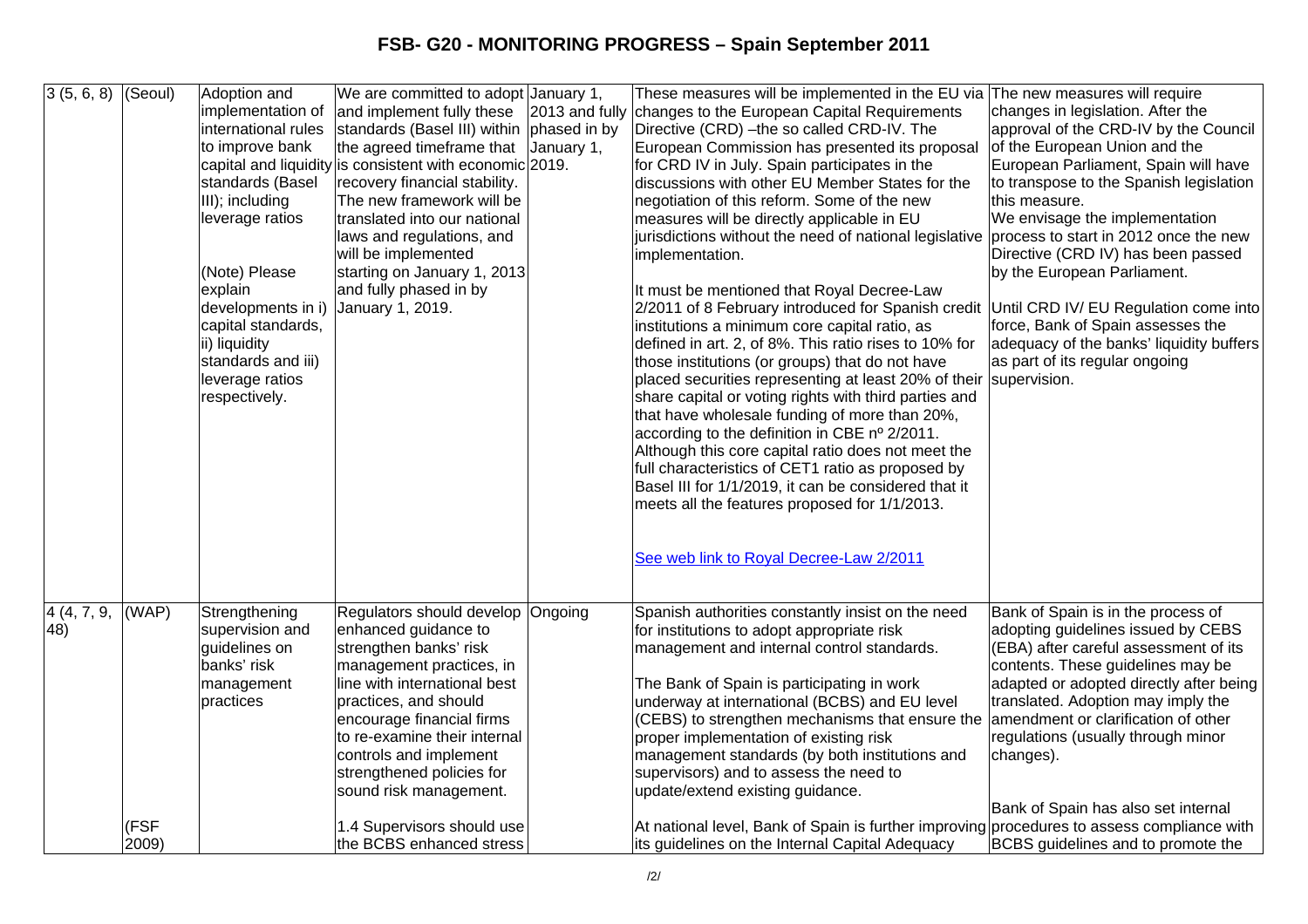|       | testing practices as a        | Assessment Process. Guidelines on the capital        | necessary regulatory changes if        |
|-------|-------------------------------|------------------------------------------------------|----------------------------------------|
|       | critical part of the Pillar 2 | supervision process (the Spanish term for SREP)      | required.                              |
|       | supervisory review process    | have already been developed and published. The       |                                        |
|       | to validate the adequacy of   | Bank of Spain has also published a document          | On the securities side new             |
|       | banks' capital buffers        | explaining its supervisory model. Finally, there is  | guidelines/recommendations to be       |
|       | above the minimum             | on going work at national level on guidelines on     | issued by CESR.                        |
|       | regulatory capital            | liquidity and interest rate risk (linked to the      |                                        |
|       | requirement.                  | outcome of these issues at international level -     | 1.4 The Bank of Spain will monitor the |
|       |                               | BCBS and EU-).                                       | impact of the CEBS Guidelines on       |
| (FSF  | II.10 National supervisors    |                                                      | Stress Testing and of the amendments   |
| 2008) | should closely check          | Additionally, the CNMV is participating in the work  | to its Guidelines on the ICAAP.        |
|       | banks' implementation of      | underway by CESR (addressed to investment            |                                        |
|       | the updated guidance on       | funds management companies)                          | II.10The guidance has been             |
|       | the management and            | See the work underway by CESR/ESMA                   | incorporated into the Annex to CBE     |
|       | supervision of liquidity as   |                                                      | 9/2010 (see web link). Compliance      |
|       | part of their regular         | 1.4 In December 2009, a joint group composed of      | with the guidelines is assess on site. |
|       | supervision. If banks'        | representatives of both the Bank of Spain and the    |                                        |
|       | implementation of the         | industry, discussed the implementation of the        |                                        |
|       | guidance is inadequate,       | CEBS Guidelines on Stress Testing to overcome        |                                        |
|       | supervisors will take more    | specific difficulties that by financial institutions |                                        |
|       | prescriptive action to        | were facing when designing and performing            |                                        |
|       | improve practices.            | scenario analyses for capital planning purposes      |                                        |
|       |                               | (e.g. such as the determination of the adequate      |                                        |
| (FSB  | Regulators and                | time horizon, the translation of scenarios into risk |                                        |
| 2009  | supervisors in emerging       | parameters, reporting gross and net impacts, etc.).  |                                        |
|       | markets will enhance their    | As a result of (a) the work of this group, (b) the   |                                        |
|       | supervision of banks'         | publication of the Guidelines on the capital review  |                                        |
|       | operation in foreign          | process and (c) the adoption as its own of the       |                                        |
|       | currency funding markets.     | CEBS Guidelines on Stress Testing, the               |                                        |
|       |                               | Guidelines on the ICAAP at credit institutions have  |                                        |
|       |                               | been amended. As a consequence, the stress           |                                        |
|       |                               | testing exercises included in the 2010 internal      |                                        |
|       |                               | capital adequacy assessment reports are, to a        |                                        |
|       |                               | reasonable extent comparable and easy to             |                                        |
|       |                               | understand by supervisors.                           |                                        |
|       |                               |                                                      |                                        |
|       |                               | II.10These measures were implemented in the EU       |                                        |
|       |                               | via Directive 2006/48/CE                             |                                        |
|       |                               |                                                      |                                        |
|       |                               | N/A                                                  |                                        |
|       |                               |                                                      |                                        |
|       |                               |                                                      |                                        |
|       |                               |                                                      |                                        |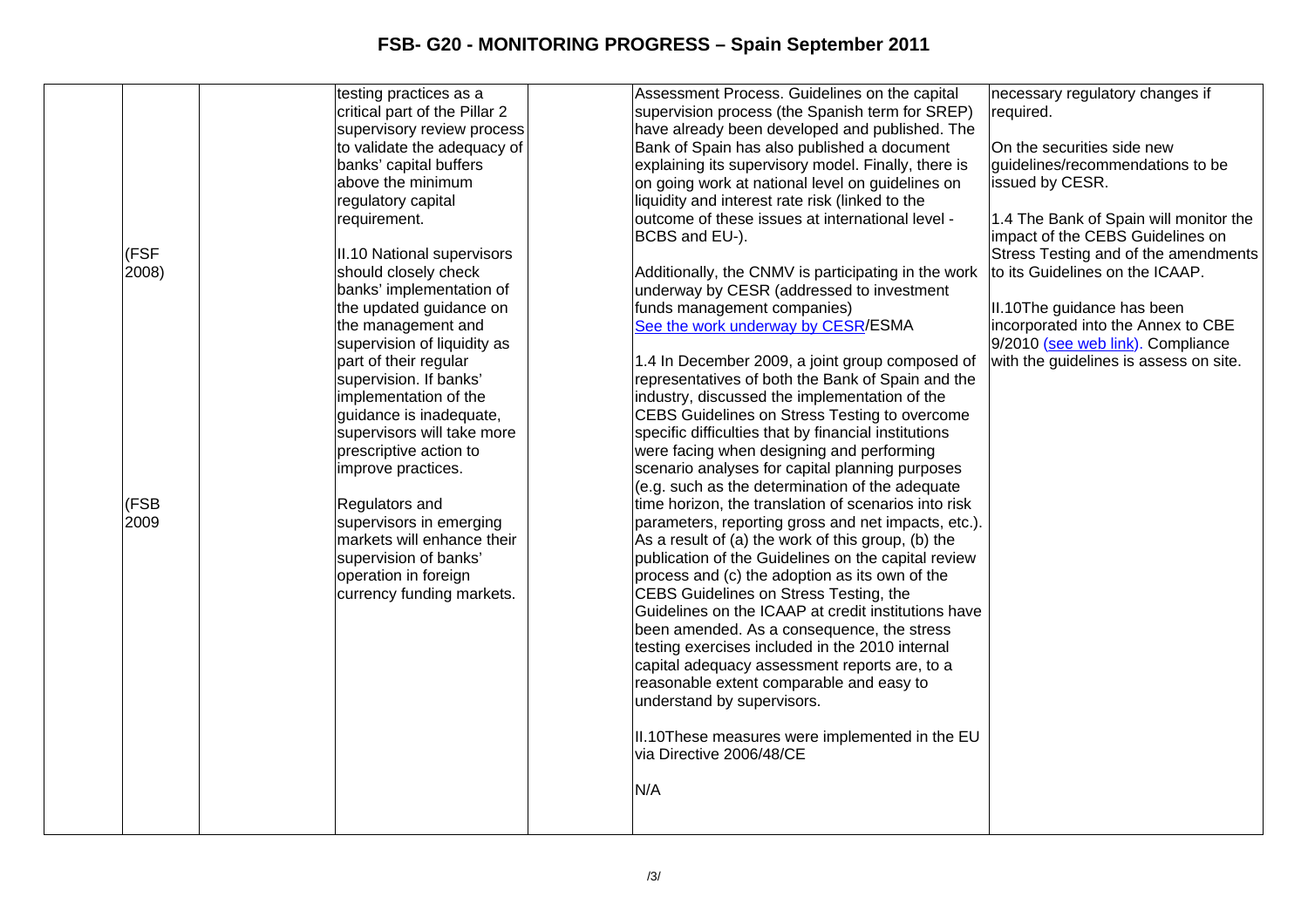|                 |         |                                                           | II. Addressing systemically important financial institutions (SIFIs)                                                                                                                                                                                                                                                                                                                             |                                                                |                                                                                                                                                                                                                                                                                                                                                                                                                                                                                                                                                                                                                                                                                                                                                                                                                                                                                                                                                                                                                                                                                                                                                                                                                             |                                                                                                                                                                                                                                                                                                                                                                                                                                   |
|-----------------|---------|-----------------------------------------------------------|--------------------------------------------------------------------------------------------------------------------------------------------------------------------------------------------------------------------------------------------------------------------------------------------------------------------------------------------------------------------------------------------------|----------------------------------------------------------------|-----------------------------------------------------------------------------------------------------------------------------------------------------------------------------------------------------------------------------------------------------------------------------------------------------------------------------------------------------------------------------------------------------------------------------------------------------------------------------------------------------------------------------------------------------------------------------------------------------------------------------------------------------------------------------------------------------------------------------------------------------------------------------------------------------------------------------------------------------------------------------------------------------------------------------------------------------------------------------------------------------------------------------------------------------------------------------------------------------------------------------------------------------------------------------------------------------------------------------|-----------------------------------------------------------------------------------------------------------------------------------------------------------------------------------------------------------------------------------------------------------------------------------------------------------------------------------------------------------------------------------------------------------------------------------|
| $\sqrt{5}$ (19) | (Pitts) | Consistent,<br>consolidated<br>supervision and            | All firms whose failure<br>could pose a risk to<br>financial stability must be<br>regulation of SIFIs subject to consistent,<br>consolidated supervision<br>and regulation with high<br>standards.                                                                                                                                                                                               | Ongoing                                                        | The Spanish regulation is already quite extensive<br>in its perimeter. We apply an intensive approach to<br>supervision, especially in relation to those<br>institutions which are the most relevant for the<br>financial system. Some of the main characteristics<br>of this approach are: (i) on site continuous<br>monitoring with inspection teams located<br>permanently within each institution; (ii) more<br>intense reporting requirements and ad-hoc<br>demand for information including periodical internal<br>management reports; (iii) more intense review of<br>the accounting statements, valuation of assets,<br>etc.<br>In addition, we use the methodology called<br>"Supervision of Banks Under the Risk Based<br>Approach" (SABER in Spanish) which provides a<br>uniform framework of classification (qualitative<br>rating) of banks that allows the determination of<br>their risk profile. The supervisor risk profile,<br>together with the systemic importance of the bank,<br>determines the priority for the supervision. This<br>priority feeds into the inspection plan for the year.<br>Spanish Insurance Supervisor (DGSFP) also<br>posses the necessary powers to fulfil this<br>objective. |                                                                                                                                                                                                                                                                                                                                                                                                                                   |
| 6(43, 44)       | (Pitts) | Mandatory<br>international<br>recovery and<br>for G-SIFIs | Systemically important<br>financial firms should<br>develop internationally-<br>resolution planning consistent firm-specific<br>contingency and resolution<br>plans. Our authorities<br>should establish crisis<br>management groups for<br>the major cross-border<br>firms and a legal<br>framework for crisis<br>intervention as well as<br>improve information<br>sharing in times of stress. | End-2010 (for<br>setting up<br>crisis<br>management<br>groups) | We are participating in the international (in<br>particular EU) work on early intervention and<br>resolution frameworks, particularly leaded by the<br>EU Commission. We have also established crisis<br>management / CMG meetings for our main<br>institutions. As our SIFIs are global, rather than<br>European, we do not plan to convene European<br>level cross border stability groups.<br>While recovery plans are for the banks to prepare,<br>ownership of the resolution plans belongs to the<br>authorities and, therefore, RRPs require the<br>combined effort of firms and authorities.                                                                                                                                                                                                                                                                                                                                                                                                                                                                                                                                                                                                                        | We will shortly start the drafting of<br>cross-border cooperation agreements<br>on resolution on an institution-specific<br>basis with our relevant counterparties.<br>As Recovery Plans are living<br>documents we (the authorities as well<br>as the banks) will continue to improve<br>them.<br>The European Commission is currently<br>running a public consultation on this as<br>a previous step in preparing a<br>roadmap. |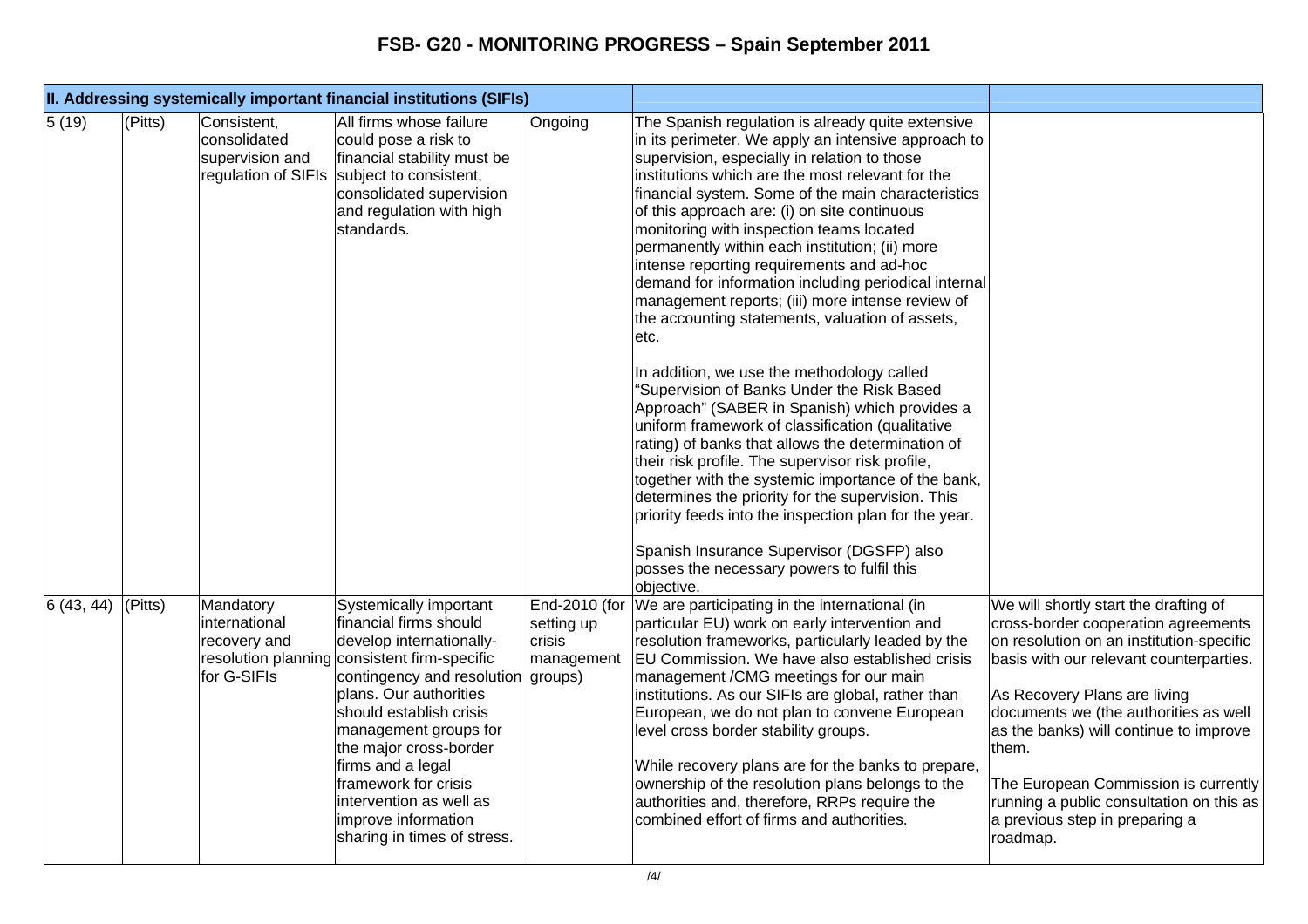| (Seoul) | We agreed that G-SIFIs       | Ongoing | Bank of Spain is now drafting firm-specific                                               | The Spanish authorities will collaborate |
|---------|------------------------------|---------|-------------------------------------------------------------------------------------------|------------------------------------------|
|         | should be subject to a       |         | resolution plans for both banking groups with the                                         | in this process and will comply with the |
|         | sustained process of         |         | help of their fellow foreign supervisors and central                                      | measures that will be approved           |
|         | mandatory international      |         | banks.                                                                                    | according to the foreseen timetable.     |
|         | recovery and resolution      |         |                                                                                           |                                          |
|         | planning. We agreed to       |         | All the framework of early intervention and bank                                          | Bank of Spain will continue to have      |
|         | conduct rigorous risk        |         | resolution is currently being discussed at European yearly -or more frequently if needed- |                                          |
|         | assessment on G-SIFIs        |         | level.                                                                                    | CMG`s meetings, to increase              |
|         | through international        |         | At European level, the European Commission has                                            | preparedness for a crisis situation      |
|         | supervisory colleges and     |         | recently launched a Communication (20/10/09)                                              |                                          |
|         | negotiate institution-       |         | regarding the putting in place of an EU framework                                         |                                          |
|         | specific crisis cooperation  |         | for crisis resolution in the banking sector. (See the                                     |                                          |
|         | agreements within crisis     |         | Communication from the European Commission).                                              |                                          |
|         | management groups.           |         | This is a complement to the new supervisory                                               |                                          |
|         |                              |         | architecture that seeks to ensure that all                                                |                                          |
| (Lon)   | To implement the FSF         |         | competent authorities effectively coordinate their                                        |                                          |
|         | principles for cross-border  |         | actions and have the appropriate tools for                                                |                                          |
|         | crisis management            |         | intervening quickly to manage the failure of a bank.                                      |                                          |
|         | immediately. Home            |         |                                                                                           |                                          |
|         | authorities of each major    |         | Furthermore, the European Commission has                                                  |                                          |
|         | financial institution should |         | launched:                                                                                 |                                          |
|         | ensure that the group of     |         | Communication on bank resolution funds                                                    |                                          |
|         | authorities with a common    |         | (26.05.2010): this resolution proposes that the                                           |                                          |
|         | interest in that financial   |         | European Union establishes an EU network of                                               |                                          |
|         | institution meets at least   |         | bank resolution funds to ensure that future                                               |                                          |
|         | annually.                    |         | bank failures are not at the cost of the taxpayer                                         |                                          |
|         |                              |         | or destabilise the financial system.                                                      |                                          |
|         |                              |         | Communication on a new EU framework for                                                   |                                          |
|         |                              |         | crisis management in the financial sector                                                 |                                          |
|         |                              |         | (20.10.2010): The Commission's                                                            |                                          |
|         |                              |         | Communication sets out the main elements                                                  |                                          |
|         |                              |         | that will be part of the Commission's legislative                                         |                                          |
|         |                              |         | proposals next year, and is the result of                                                 |                                          |
|         |                              |         | extensive consultations over the past months                                              |                                          |
|         |                              |         | Consultation on technical details of a possible                                           |                                          |
|         |                              |         | European crisis management framework                                                      |                                          |
|         |                              |         | (06.01.2011): This consultation set out                                                   |                                          |
|         |                              |         | technical details of the framework outlined in                                            |                                          |
|         |                              |         | the Commission's Communication of October                                                 |                                          |
|         |                              |         | 2010.                                                                                     |                                          |
|         |                              |         |                                                                                           |                                          |
|         |                              |         | The Bank of Spain is already taking forward this                                          |                                          |
|         |                              |         | recommendation, leading the work of the Crisis                                            |                                          |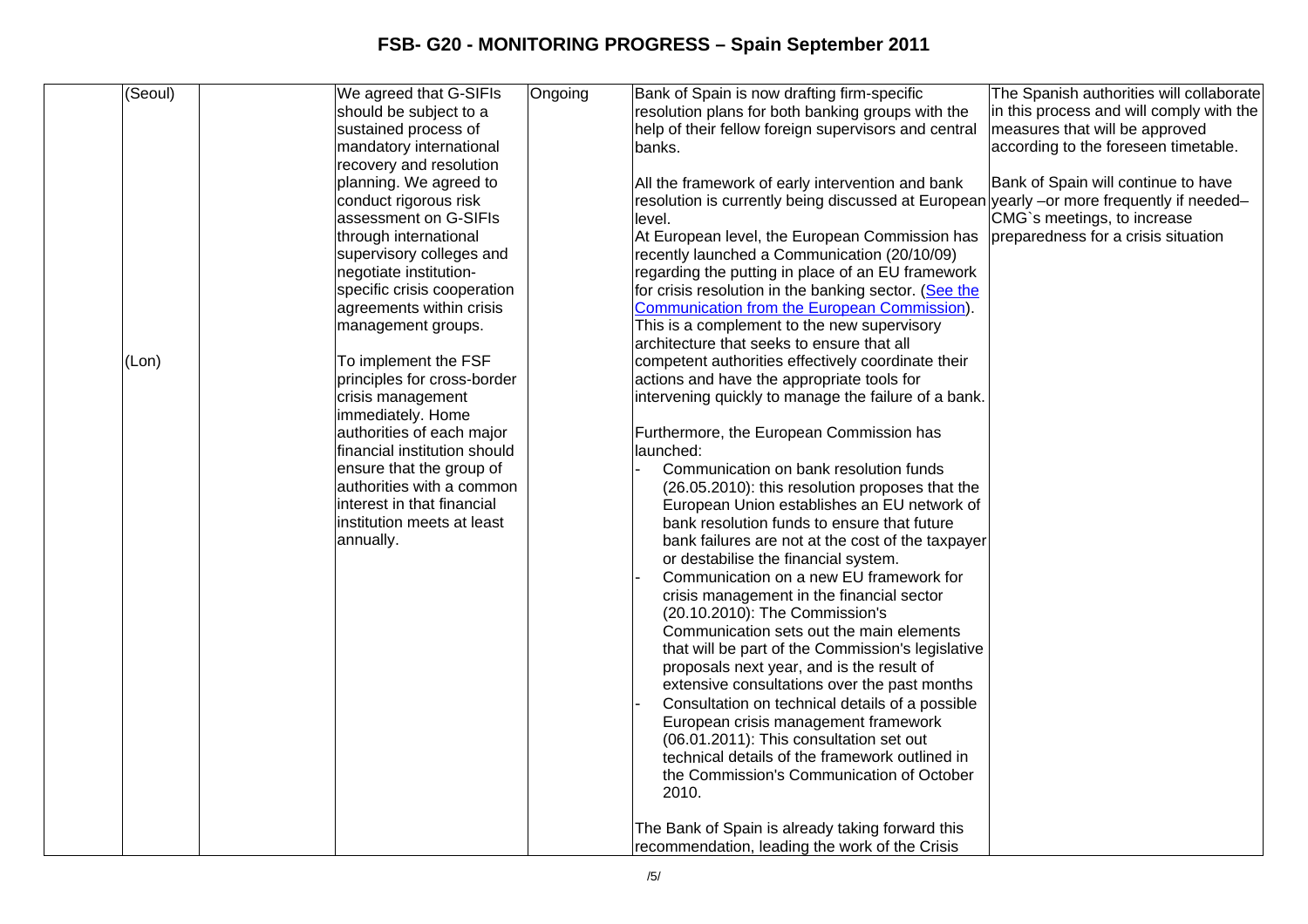|                 |                  |                                                                              |                                                                                                                                                                                                                                                                           |         | Management Groups (CMGs) for the two Spanish<br>largest banking groups.<br>Hitherto, both CMGs have met twice, firstly in late<br>2009 and early 2010 to discuss their agenda, and<br>secondly in the summer of 2010 to discuss the<br>recovery plans drafted by the firms, paying<br>particular attention to a number of issues of<br>primary concern in a crisis situation. The<br>composition of the CMGs included very senior<br>representatives from relevant supervisory<br>authorities and central banks.<br>The CMGs conveyed a number of suggestions to<br>enhance the firms' RRPs<br>The FSB secretariat has been duly informed on the<br>outcome of the meetings. |                                                                                                                                                                                                                                 |
|-----------------|------------------|------------------------------------------------------------------------------|---------------------------------------------------------------------------------------------------------------------------------------------------------------------------------------------------------------------------------------------------------------------------|---------|------------------------------------------------------------------------------------------------------------------------------------------------------------------------------------------------------------------------------------------------------------------------------------------------------------------------------------------------------------------------------------------------------------------------------------------------------------------------------------------------------------------------------------------------------------------------------------------------------------------------------------------------------------------------------|---------------------------------------------------------------------------------------------------------------------------------------------------------------------------------------------------------------------------------|
| $\sqrt{7}$ (45) | (Seoul)<br>(Tor) | <b>BCBS</b><br>recommendations<br>on the cross-<br>border bank<br>resolution | Implementation of We reaffirmed our Toronto<br>commitment to national-<br>level implementation of the<br><b>BCBS's cross-border</b><br>resolution<br>recommendations.<br>We endorsed and have                                                                             | Ongoing | This review is linked to the outcome of discussions   At EU level, the Commission has<br>at international level. The Bank of Spain is actively presented the results of the<br>participating in work underway at both international consultation on several issues<br>(BCBS) and EU level (CEBS) to assess whether it<br>is possible and advisable to modify existing cross-<br>border resolution and insolvency regimes.<br>We have not detected a lack of clarity in the                                                                                                                                                                                                   | concerning the existing crisis<br>management framework in a public<br>hearing in March 2010. This has fed<br>into the preparation of a roadmap of<br>follow up initiatives in the areas of                                      |
|                 |                  |                                                                              | committed to implement<br>our domestic resolution<br>powers and tools in a<br>manner that preserves<br>financial stability and are<br>committed to implement<br>the ten key<br>recommendations on<br>cross-border bank<br>resolution issued by the<br>BCBS in March 2010. |         | division of responsibilities with other national<br>authorities. Furthermore, the Bank of Spain<br>participates with these authorities on an ongoing<br>basis and also through the high-level domestic<br>standing group on financial stability issues. The<br>Bank of Spain is also participating in international<br>groups working on the issue of crisis management<br>land resolution.<br>Spanish regulation has also an effective winding<br>up system of insurance companies.                                                                                                                                                                                         | early intervention, resolution and<br>insolvency.<br>The results of the Commission's<br>consultation are available at<br>http://ec.europa.eu/internal_market/co<br>nsultations/2009/banking_crisis_mana<br>gement en.htm<br>N/A |
|                 | (WAP)            |                                                                              | National and regional<br>authorities should review<br>resolution regimes and<br>bankruptcy laws in light of<br>recent experience to<br>ensure that they permit an                                                                                                         |         |                                                                                                                                                                                                                                                                                                                                                                                                                                                                                                                                                                                                                                                                              |                                                                                                                                                                                                                                 |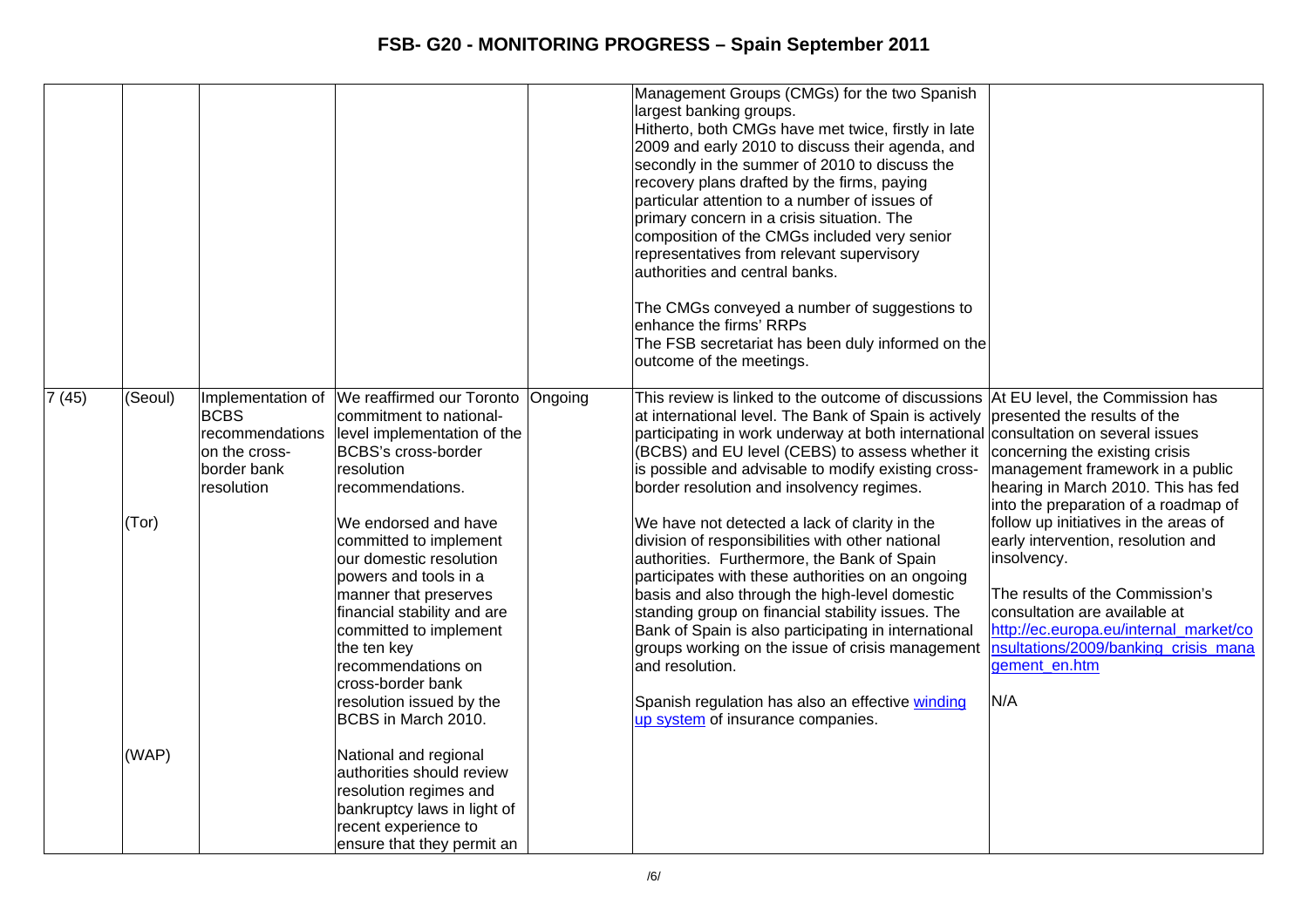|       | (FSF<br>2008)    |                                                               | orderly wind-down of large<br>complex cross-border<br>financial institutions.<br>VI.6 Domestically,<br>authorities need to review<br>and, where needed,<br>strengthen legal powers<br>and clarify the division of<br>responsibilities of different<br>national authorities for<br>dealing with weak and<br>failing banks. |                                                                                 |                                                                                                                                                                                                                                                                                                                                                                                                                                                                                                                                                                                                                                                                                                           |                                                                                                                                                                                                                                                                                                                                                                                                                                        |
|-------|------------------|---------------------------------------------------------------|---------------------------------------------------------------------------------------------------------------------------------------------------------------------------------------------------------------------------------------------------------------------------------------------------------------------------|---------------------------------------------------------------------------------|-----------------------------------------------------------------------------------------------------------------------------------------------------------------------------------------------------------------------------------------------------------------------------------------------------------------------------------------------------------------------------------------------------------------------------------------------------------------------------------------------------------------------------------------------------------------------------------------------------------------------------------------------------------------------------------------------------------|----------------------------------------------------------------------------------------------------------------------------------------------------------------------------------------------------------------------------------------------------------------------------------------------------------------------------------------------------------------------------------------------------------------------------------------|
| 8(41) | (Lon)<br>(Seoul) | Supervisory<br>colleges                                       | To establish the remaining<br>supervisory colleges for<br>significant cross-border<br>firms by June 2009.<br>We agreed to conduct<br>rigorous risk assessment<br>on these firms through<br>international supervisory<br>colleges                                                                                          | <b>June 2009</b><br>(for<br>establishing<br>supervisory<br>colleges)<br>Ongoing | The Bank of Spain has already established<br>colleges for the Spanish largest internationally<br>active banks (Santander and BBVA). Meetings of<br>these colleges have been held every year<br>since2007 (for Santander) and since 2008 (for<br>BBVA). The most recent meetings were held in<br>November 2010. The next meetings will be held in<br>October 2011).<br>A rigorous risk assessment of our internationally<br>active banks has already been conducted in the<br>last meetings of our supervisory colleges. For the<br>next meetings in October 2011, this will also be<br>one of our objectives.<br>DGSFP is active in setting up all relevant<br>supervisory colleges under its competence. | In addition, colleges for other banks<br>with cross-border activity will be<br>established for Q4 2011 with the main<br>purpose of reaching a joint risk<br>assessment and decision under the<br>auspices of the revised Capital<br>Requirements Directive (CRD II)                                                                                                                                                                    |
| 9(42) | (FSF)<br>2008)   | Supervisory<br>exchange of<br>information and<br>coordination | V.7 To quicken supervisory Ongoing<br>responsiveness to<br>developments that have a<br>common effect across a<br>number of institutions,<br>supervisory exchange of<br>linformation and<br>coordination in the<br>development of best<br>practice benchmarks<br>should be improved at both<br>national and international  |                                                                                 | The Bank of Spain has intensified its bilateral and<br>multilateral relationships.<br>The supervisory exchange of information within the decision-making process for Pillar 2<br>colleges is adequate for the performance of the<br>college activities. Website platforms to ensure an<br>efficient and comprehensive information exchange<br>are under construction and will come into service<br>by the next meetings.                                                                                                                                                                                                                                                                                  | Since 31 December 2010, Article<br>129(3) of the CRD II introduces a joint<br>between the consolidating supervisor<br>and supervisors of subsidiaries within<br>the EEA. In that sense, the next<br>colleges meetings of Grupo Santander<br>and BBVA will be aimed, among other<br>points, at reaching such a joint<br>decision taking into account the<br>Internal Capital Adequacy Assessment<br>Process (ICAAP) and the Supervisory |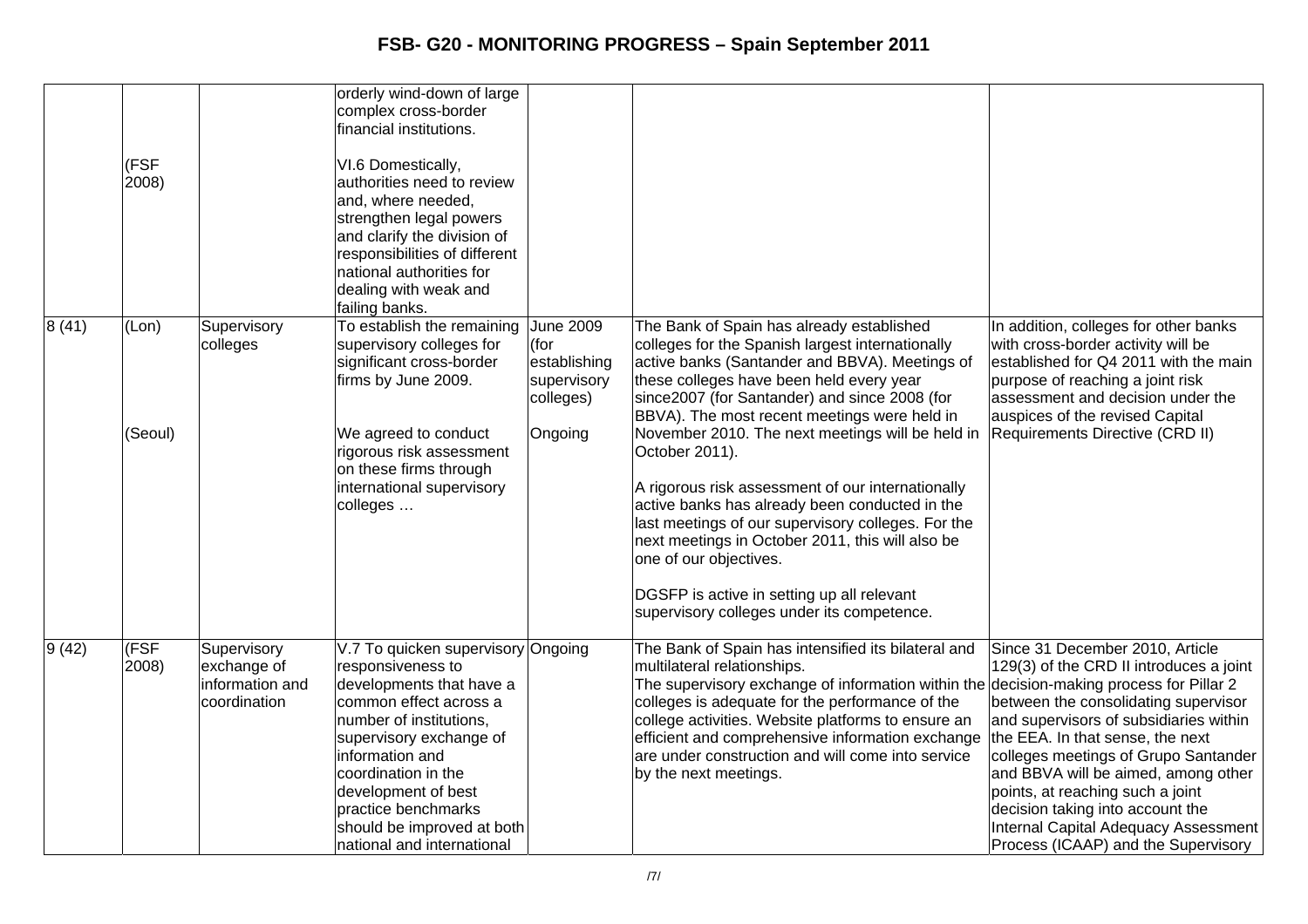|                      |         |                                                               | levels.                                                                                                                                                                                                                                                                                                  |         |                                                                                                                                                                                                                                                                                                                                                                                                                                                                                                                                                                                                                                                                                                                                                                                                                                                                                      | <b>Review and Evaluation Process</b><br>(SREP)                                                                                                                                                                                                                                                                                                                                                                                                                               |
|----------------------|---------|---------------------------------------------------------------|----------------------------------------------------------------------------------------------------------------------------------------------------------------------------------------------------------------------------------------------------------------------------------------------------------|---------|--------------------------------------------------------------------------------------------------------------------------------------------------------------------------------------------------------------------------------------------------------------------------------------------------------------------------------------------------------------------------------------------------------------------------------------------------------------------------------------------------------------------------------------------------------------------------------------------------------------------------------------------------------------------------------------------------------------------------------------------------------------------------------------------------------------------------------------------------------------------------------------|------------------------------------------------------------------------------------------------------------------------------------------------------------------------------------------------------------------------------------------------------------------------------------------------------------------------------------------------------------------------------------------------------------------------------------------------------------------------------|
| 10 (New)             | (Seoul) | More effective<br>oversight and<br>supervision                | We agreed that<br>supervisors should have<br>strong and unambiguous<br>mandates, sufficient<br>independence to act,<br>appropriate resources, and<br>a full suite of tools and<br>powers to proactively<br>identify and address risks,<br>including regular stress<br>testing and early<br>intervention. | Ongoing | The supervisory system has been strengthened in<br>the several reforms of the Capital Requirements<br>Directive.<br>Bank of Spain departed from an already intensive<br>supervision model based on a close relation with<br>the institutions to check their accountings and to<br>assess the quality of their control frameworks and<br>to address any shortcomings could be detected.<br>Bank of Spain has shared its experience in this<br>field with other relevant supervisors in the FSB SIE how incorporate to its model any<br>Group (SIEG) and it conducted a self-assessment<br>against the relevant BSBC core principles,<br>obtaining a satisfactory result.<br>Additionally, Spain considers that its supervisory<br>system based on intrusive ongoing in site<br>supervision from Bank of Spain accompanied by<br>off-site supervision has worked quite satisfactorily. | The fourth reform of the Capital<br>Requirements Directive, currently<br>under negotiation, gives new tools and<br>powers to supervisors, regarding for<br>instance, the monitoring of corporate<br>governance.<br>Additionally, Bank of Spain will<br>continue being an active member of<br>the SIEG and will be ready to study<br>recommendation this group may emit.                                                                                                      |
| the financial system |         |                                                               | III. Extending the regulatory perimeter to entities/activities that pose risks to                                                                                                                                                                                                                        |         |                                                                                                                                                                                                                                                                                                                                                                                                                                                                                                                                                                                                                                                                                                                                                                                                                                                                                      |                                                                                                                                                                                                                                                                                                                                                                                                                                                                              |
| 11(27)               | (Lon)   | Review of the<br>boundaries of the<br>regulatory<br>framework | We will each review and<br>adapt the boundaries of<br>the regulatory framework<br>to keep pace with<br>developments in the<br>financial system and<br>promote good practices<br>and consistent approaches<br>at an international level.                                                                  | Ongoing | Spain has long been having a wide regulatory<br>perimeter:<br>Entities able to provide financial services<br>$\blacksquare$<br>are regulated/supervised by either the<br>Bank of Spain, the CNMV or the Spanish<br><b>Insurance Supervisor</b><br>The regulatory perimeter of consolidation<br>of financial groups uses a wide definition<br>of control and a wide definition of what a<br>financial activity is.<br>The Bank of Spain co-chaired a working group<br>within the Joint Forum, in coordination with other<br>authorities, particularly the CNMV, on matters<br>relating to the scope of regulation, such as<br>consolidation, hedge funds, underwriting practices,<br>CDSs and financial guarantors.<br>With respect to inconsistencies in regulation<br>across sectors (including those related to<br>consolidation / group-wide supervision) noted in                | The Joint Forum's review of the<br>differentiated nature and scope of<br>regulation was finally released in early<br>January 2010. Several gaps noted in<br>the report had already been noted<br>several years ago. It is therefore<br>essential that the relevant standard<br>setters and jurisdictions effectively<br>work to comply with the spirit of the<br>recommendations of the report or a<br>new crisis (due to well-known gaps)<br>may occur again in the future. |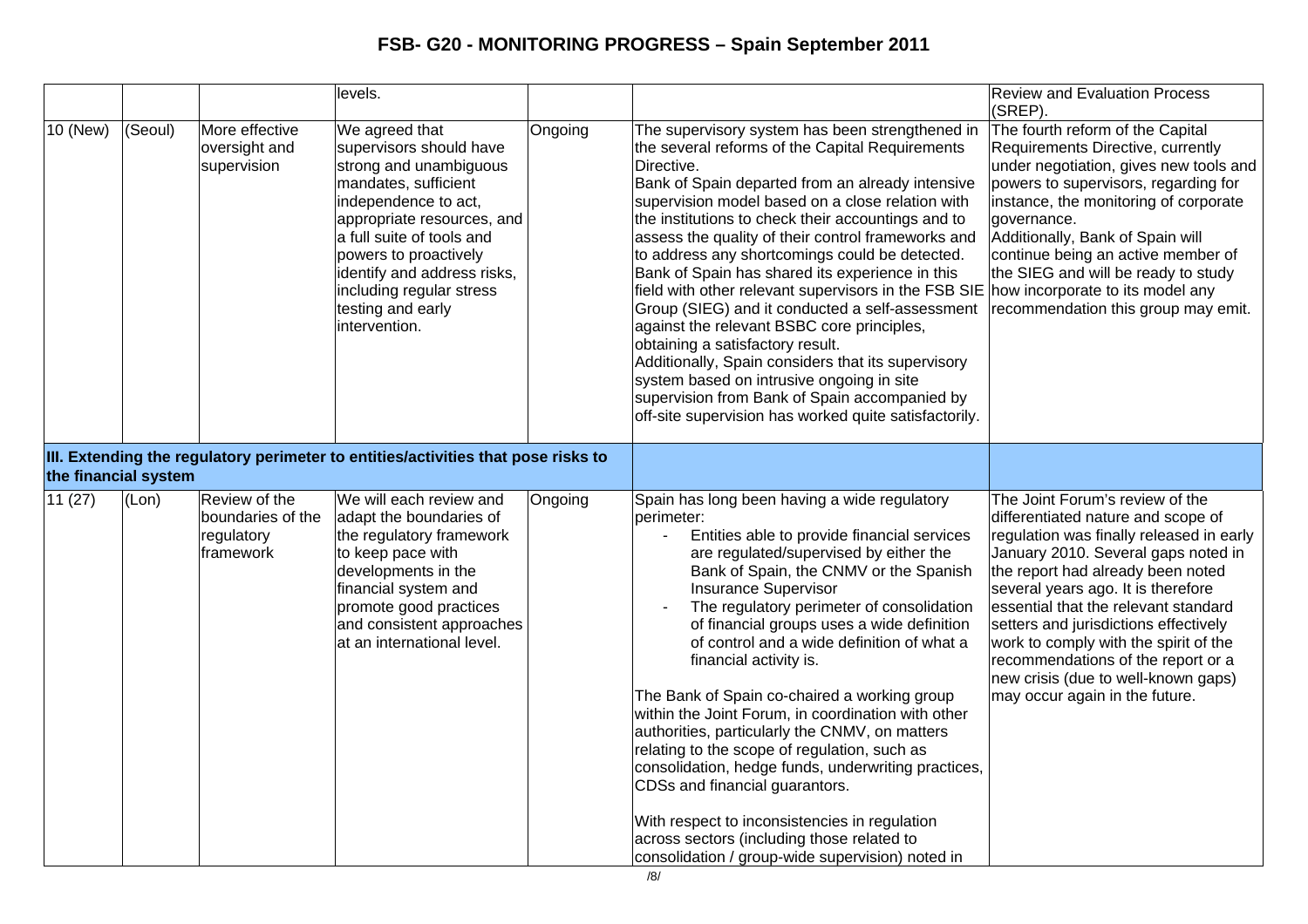|        |       |               |                        |         | the Joint Forum's report, in Spain (as in the EU) all<br>kinds of financial groups - either systemically |                                         |
|--------|-------|---------------|------------------------|---------|----------------------------------------------------------------------------------------------------------|-----------------------------------------|
|        |       |               |                        |         | important or not - are subject to consolidation (well                                                    |                                         |
|        |       |               |                        |         | diversified conglomerates are also subject to a                                                          |                                         |
|        |       |               |                        |         | supplementary framework), prudential regulation of                                                       |                                         |
|        |       |               |                        |         | banks and securities firms are broadly                                                                   |                                         |
|        |       |               |                        |         | homogeneous, holding companies of banks are                                                              |                                         |
|        |       |               |                        |         | subject to consolidation, SPEs in the banking                                                            |                                         |
|        |       |               |                        |         | sector in Spain are consolidated at a minimum for                                                        |                                         |
|        |       |               |                        |         | prudential purposes (in particular when there is                                                         |                                         |
|        |       |               |                        |         | commitment from the sponsor to provide funding to                                                        |                                         |
|        |       |               |                        |         | the SPE).                                                                                                |                                         |
|        |       |               |                        |         | In general, the Bank of Spain believes that the                                                          |                                         |
|        |       |               |                        |         | "wide definition" of the scope of consolidation of                                                       |                                         |
|        |       |               |                        |         | financial groups providing services across borders                                                       |                                         |
|        |       |               |                        |         | (not only systemic ones) as well as the                                                                  |                                         |
|        |       |               |                        |         | convergence of regulation between the banking                                                            |                                         |
|        |       |               |                        |         | and securities firms' sectors in the EU has been                                                         |                                         |
|        |       |               |                        |         | very positive. Financial entities which may<br>undertake lending activities but which are not            |                                         |
|        |       |               |                        |         | deposit-taking institutions are also subject to the                                                      |                                         |
|        |       |               |                        |         | same prudential regulation as banks. Also, the                                                           |                                         |
|        |       |               |                        |         | Bank of Spain's intensive supervisory approach                                                           |                                         |
|        |       |               |                        |         | and our Credit Risk Register have helped in                                                              |                                         |
|        |       |               |                        |         | monitoring retail mortgage underwriting practices                                                        |                                         |
|        |       |               |                        |         | The Spanish Insurance Supervisor is participating                                                        |                                         |
|        |       |               |                        |         | in the activities of IAIS (see web link) relating to                                                     |                                         |
|        |       |               |                        |         | supervision of insurance groups, solvency                                                                |                                         |
|        |       |               |                        |         | standards, equivalence of supervisory national                                                           |                                         |
|        |       |               |                        |         | systems and specific accounting issues.                                                                  |                                         |
|        |       |               |                        |         | The Spanish Finance ministry is also participating                                                       |                                         |
|        |       |               |                        |         | in the EU and global debates and the working                                                             |                                         |
|        |       |               |                        |         | groups related to this issue. Some of these                                                              |                                         |
|        |       |               |                        |         | working groups are framed in legislative measures                                                        |                                         |
|        |       |               |                        |         | such as EU Directive on managers of hedge funds                                                          |                                         |
|        |       |               |                        |         | (see below) or the proposal of Regulation on short<br>selling and CDS, which is currently being          |                                         |
|        |       |               |                        |         | discussed. (see web link).                                                                               |                                         |
| 12(30) | (FSF  | Supervisory   | V.1 Supervisors should | Ongoing | Spanish approach to financial supervision is its                                                         | Spain already complies with this action |
|        | 2008) | resources and | see that they have the |         | proximity close and intensive.                                                                           | point                                   |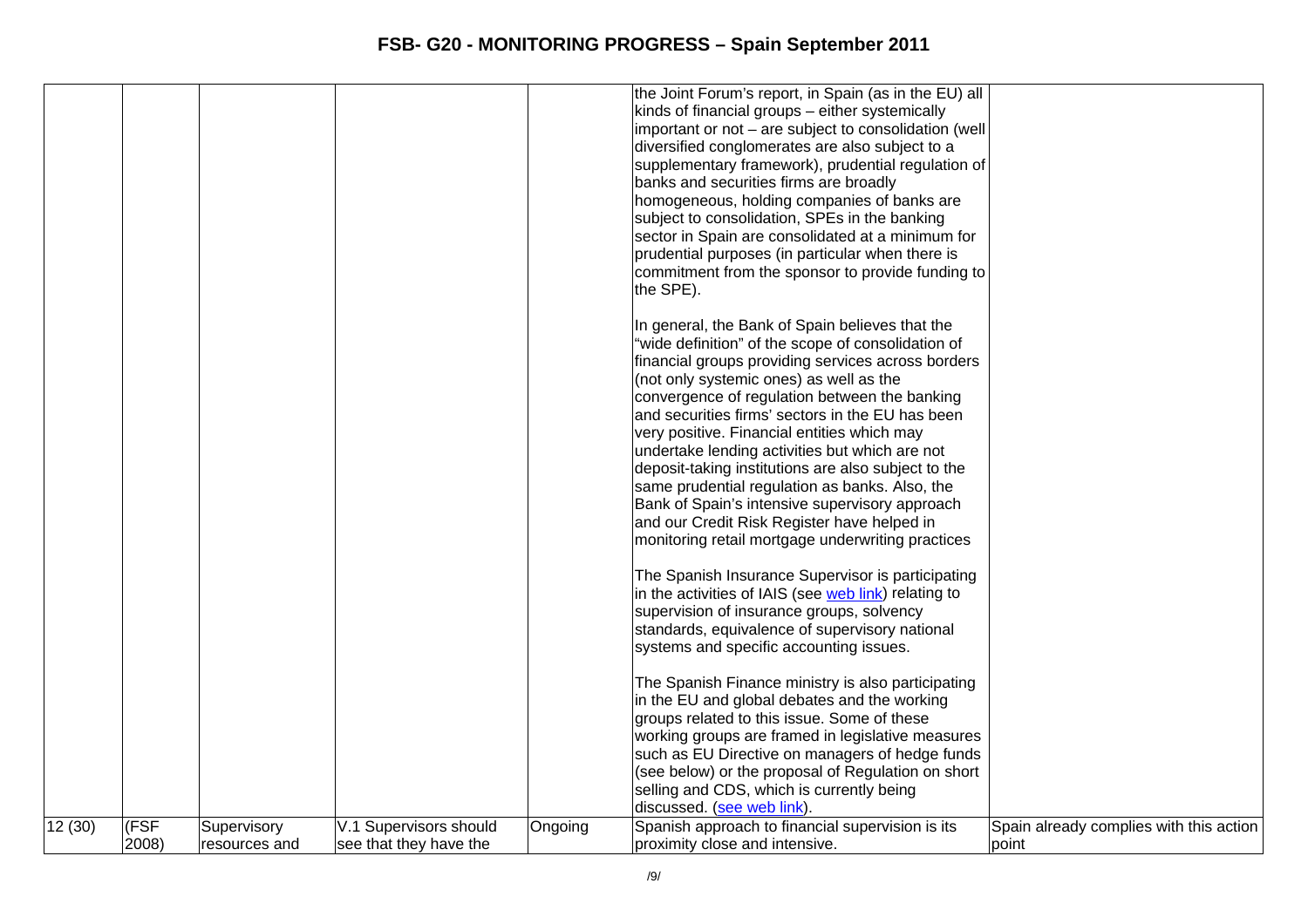|                    |                  | expertise to<br>oversee the risks<br>of financial<br>innovation | requisite resources and<br>expertise to oversee the<br>risks associated with<br>financial innovation and to<br>ensure that firms they<br>supervise have the<br>capacity to understand and<br>manage the risks.                                                                                                                                                                                                                                                                                                                                                         | Supervisory staff includes lawyers, economists,<br>accountants, and other experts in specific banking<br>areas (risk models, IT systems).<br>There is in place a rigorous program of ongoing<br>education.<br>For further details, see The Bank of Spain<br>supervisory model                                                                                                                                                                                                                                                                                                                                                                                                                                                                                                                                                                                                       |                                                                                                                                                                                                                                                                                                                                   |
|--------------------|------------------|-----------------------------------------------------------------|------------------------------------------------------------------------------------------------------------------------------------------------------------------------------------------------------------------------------------------------------------------------------------------------------------------------------------------------------------------------------------------------------------------------------------------------------------------------------------------------------------------------------------------------------------------------|-------------------------------------------------------------------------------------------------------------------------------------------------------------------------------------------------------------------------------------------------------------------------------------------------------------------------------------------------------------------------------------------------------------------------------------------------------------------------------------------------------------------------------------------------------------------------------------------------------------------------------------------------------------------------------------------------------------------------------------------------------------------------------------------------------------------------------------------------------------------------------------|-----------------------------------------------------------------------------------------------------------------------------------------------------------------------------------------------------------------------------------------------------------------------------------------------------------------------------------|
| <b>Hedge funds</b> |                  |                                                                 |                                                                                                                                                                                                                                                                                                                                                                                                                                                                                                                                                                        |                                                                                                                                                                                                                                                                                                                                                                                                                                                                                                                                                                                                                                                                                                                                                                                                                                                                                     |                                                                                                                                                                                                                                                                                                                                   |
| 13(33)             | (Seoul)<br>(Lon) | Regulation<br>(including<br>registration) of<br>hedge funds     | We also firmly recommitted End-2009<br>to work in an internationally<br>consistent and non-<br>discriminatory manner to<br>strengthen regulation and<br>supervision on hedge<br>funds,<br>Hedge funds or their<br>managers will be<br>registered and will be<br>required to disclose<br>appropriate information on<br>an ongoing basis to<br>supervisors or regulators,<br>including on their leverage,<br>necessary for assessment<br>of the systemic risks they<br>pose individually or<br>collectively. Where<br>appropriate registration<br>should be subject to a | Fully implemented as for domestic hedge funds<br>regards. While the level of hedge fund activity in<br>Spain is rather low, implemented regulation in<br>Spain on Hedge Funds already requires<br>mandatory registration of both managers and<br>hedge funds themselves. Hedge funds managers<br>are required to disclose information on an ongoing<br>basis to the National Securities Market<br>Commission. Risk management procedures are<br>disclosed to the CNMV at the outset of the project<br>and on an ongoing basis when material changes<br>occur. Moreover, information on leverage is<br>disclosed to the CNMV on a regular basis.<br>These institutions and their risk management<br>systems are subject to oversight by the regulator<br>periodically.<br>Furthermore, Spanish authorities are actively<br>participating in the new EU regulation on hedge<br>funds. | The Directive on alternative funds<br>managers has already been passed<br>been passed and published in June<br>2011 (see web link)<br>Implementing measures still need to<br>be passed in the coming months.<br>Spanish regulation is to be adapted<br>European Directives in accordance<br>with the timetable for transposition. |
| 14(34)             | (Lon)            | <b>Effective oversight</b>                                      | minimum size. They will be<br>subject to oversight to<br>ensure that they have<br>adequate risk<br>management.<br>We ask the FSB to develop End-2009                                                                                                                                                                                                                                                                                                                                                                                                                   | Spain contributed to the IOSCO report on Hedge                                                                                                                                                                                                                                                                                                                                                                                                                                                                                                                                                                                                                                                                                                                                                                                                                                      | Spain already complies with this action                                                                                                                                                                                                                                                                                           |
|                    |                  | of cross-border<br>funds                                        | mechanisms for<br>cooperation and<br>information sharing<br>between relevant<br>authorities in order to                                                                                                                                                                                                                                                                                                                                                                                                                                                                | Funds oversight. The said report states that<br>regulators should have the authority to co-operate<br>and share information.<br>See the document on Hedge Funds oversight                                                                                                                                                                                                                                                                                                                                                                                                                                                                                                                                                                                                                                                                                                           | point                                                                                                                                                                                                                                                                                                                             |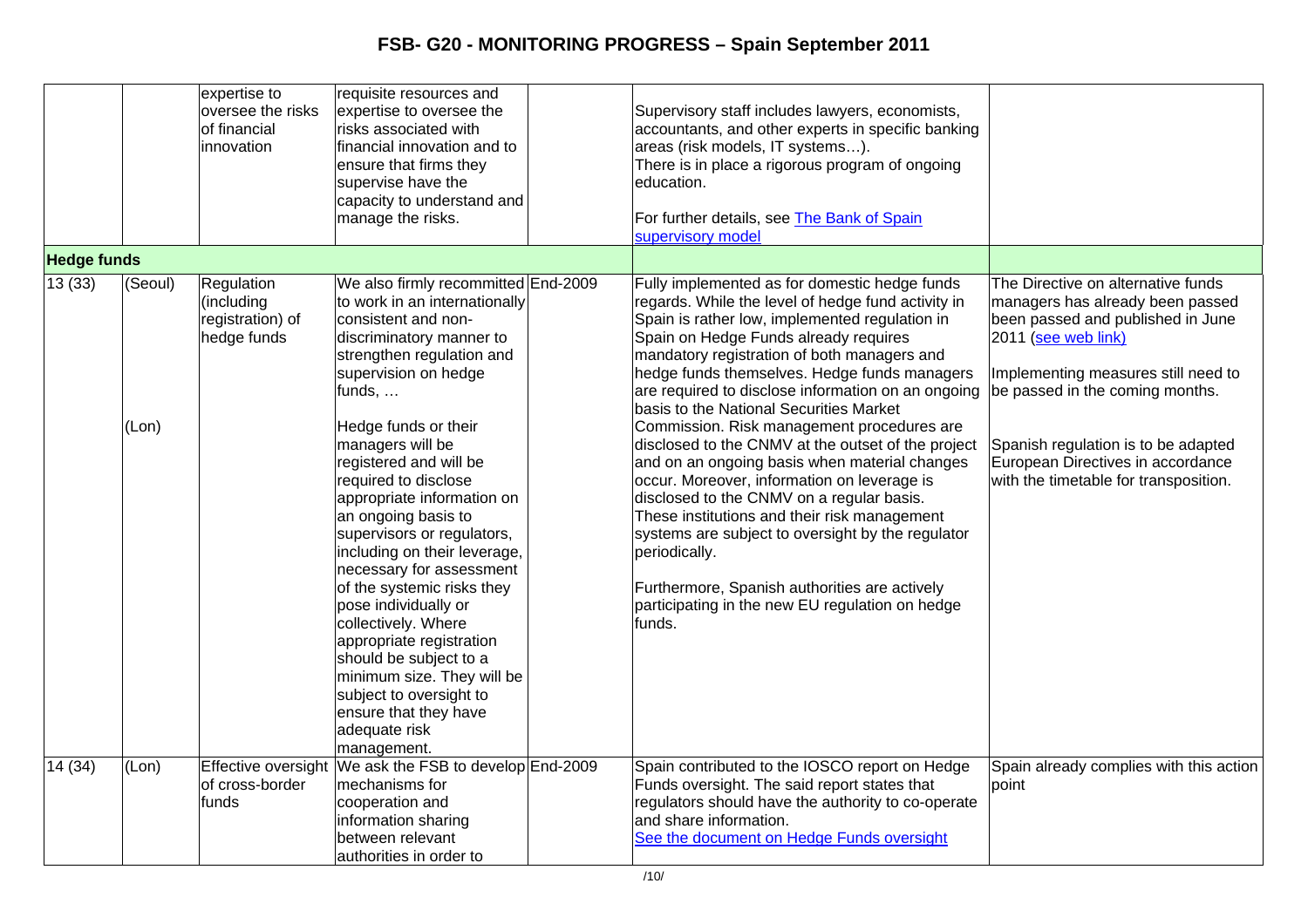|                       |       |                    | ensure effective oversight<br>is maintained when a fund |             | The CNMV is signatory of the IOSCO Multilateral<br>MoU on cooperation and exchange of information |                                         |
|-----------------------|-------|--------------------|---------------------------------------------------------|-------------|---------------------------------------------------------------------------------------------------|-----------------------------------------|
|                       |       |                    | is located in a different                               |             | and is currently participating in the drafting of a                                               |                                         |
|                       |       |                    | jurisdiction from the                                   |             | new MoU on supervisory cooperation among                                                          |                                         |
|                       |       |                    | manager. We will,                                       |             | <b>IOSCO</b> members.                                                                             |                                         |
|                       |       |                    | cooperating through the                                 |             |                                                                                                   |                                         |
|                       |       |                    | FSB, develop measures                                   |             | See the MOU                                                                                       |                                         |
|                       |       |                    | that implement these                                    |             |                                                                                                   |                                         |
|                       |       |                    | principles by the end of                                |             | Within the EU, the directive on alternative fund                                                  |                                         |
|                       |       |                    | 2009.                                                   |             | managers contains specific provisions.                                                            |                                         |
| 15 (35)               | (Lon) | Effective          | Supervisors should require Ongoing                      |             | While the level of hedge fund activity in Spain is                                                | Spain already complies with this action |
|                       |       | management of      | that institutions which have                            |             | rather low, local regulation permits regulators to                                                | point                                   |
|                       |       | counter-party risk | hedge funds as their                                    |             | require institutions acting as counterparties of                                                  |                                         |
|                       |       | associated with    | counterparties have                                     |             | hedge funds to implement adequate risk                                                            |                                         |
|                       |       | hedge funds        | effective risk management,                              |             | management procedures.                                                                            |                                         |
|                       |       |                    | including mechanisms to                                 |             |                                                                                                   |                                         |
|                       |       |                    | monitor the funds' leverage                             |             | Spanish regulation for funds of hedge funds                                                       |                                         |
|                       |       |                    | and set limits for single                               |             | requires effective risk management. The CNMV                                                      |                                         |
|                       |       |                    | counterparty exposures.                                 |             | has collaborated at IOSCO level in producing the                                                  |                                         |
|                       |       |                    |                                                         |             | "regulatory standards for Funds of Hedge Funds".                                                  |                                         |
|                       |       |                    |                                                         |             | See the IOSCO document                                                                            |                                         |
|                       |       |                    |                                                         |             | Insurance regulation permits DGSFP to require                                                     |                                         |
|                       |       |                    |                                                         |             | insurance companies acting as counterparties of                                                   |                                         |
|                       |       |                    |                                                         |             | hedge fund to implement adequate risk                                                             |                                         |
|                       |       |                    |                                                         |             | management procedures.                                                                            |                                         |
| 16 (36)               | (FSF  | Guidance on the    | II.17 Supervisors will                                  | Ongoing     | See above                                                                                         | See above                               |
|                       | 2008) | management of      | strengthen their existing                               |             |                                                                                                   |                                         |
|                       |       | exposures to       | guidance on the                                         |             |                                                                                                   |                                         |
|                       |       | leveraged          | management of exposures                                 |             |                                                                                                   |                                         |
|                       |       | counterparties     | to leveraged counterparties                             |             |                                                                                                   |                                         |
| <b>Securitisation</b> |       |                    |                                                         |             |                                                                                                   |                                         |
| 17 (50)               | (FSB  |                    | Implementation of During 2010, supervisors              | During 2010 | Strengthen capital requirements: The revised                                                      | The new Circular by Bank of Spain       |
|                       | 2009) | BCBS/IOSCO         | and regulators will:                                    |             | European Capital Requirements Directive (CRD                                                      | (amending Circular 3/2008 on capital    |
|                       |       | measures for       | implement the                                           |             | III), recently approved by the European Parliament                                                | requirements) will go on public         |
|                       |       | securitisation     | measures decided by                                     |             | and the Council, introduces higher capital                                                        | consultation by end-September 2011.     |
|                       |       |                    | the Basel Committee                                     |             | requirements for securitisations.                                                                 | Final approval of this Circular is      |
|                       |       |                    | to strengthen the                                       |             |                                                                                                   | expected by end-November at the         |
|                       |       |                    | capital requirement of                                  |             | In Spain, Royal Decree 771/2011 directly                                                          | latest.                                 |
|                       |       |                    | securitisation and                                      |             | implements parts of CRD III (most of the new                                                      |                                         |
|                       |       |                    | establish clear rules                                   |             | securitisation measures) and sets the conditions                                                  |                                         |
|                       |       |                    | for banks'                                              |             | for the implementation of the rest of CRD III by                                                  |                                         |
|                       |       |                    | management and                                          |             | means of a Circular by Bank of Spain.                                                             |                                         |
|                       |       |                    | disclosure;                                             |             |                                                                                                   |                                         |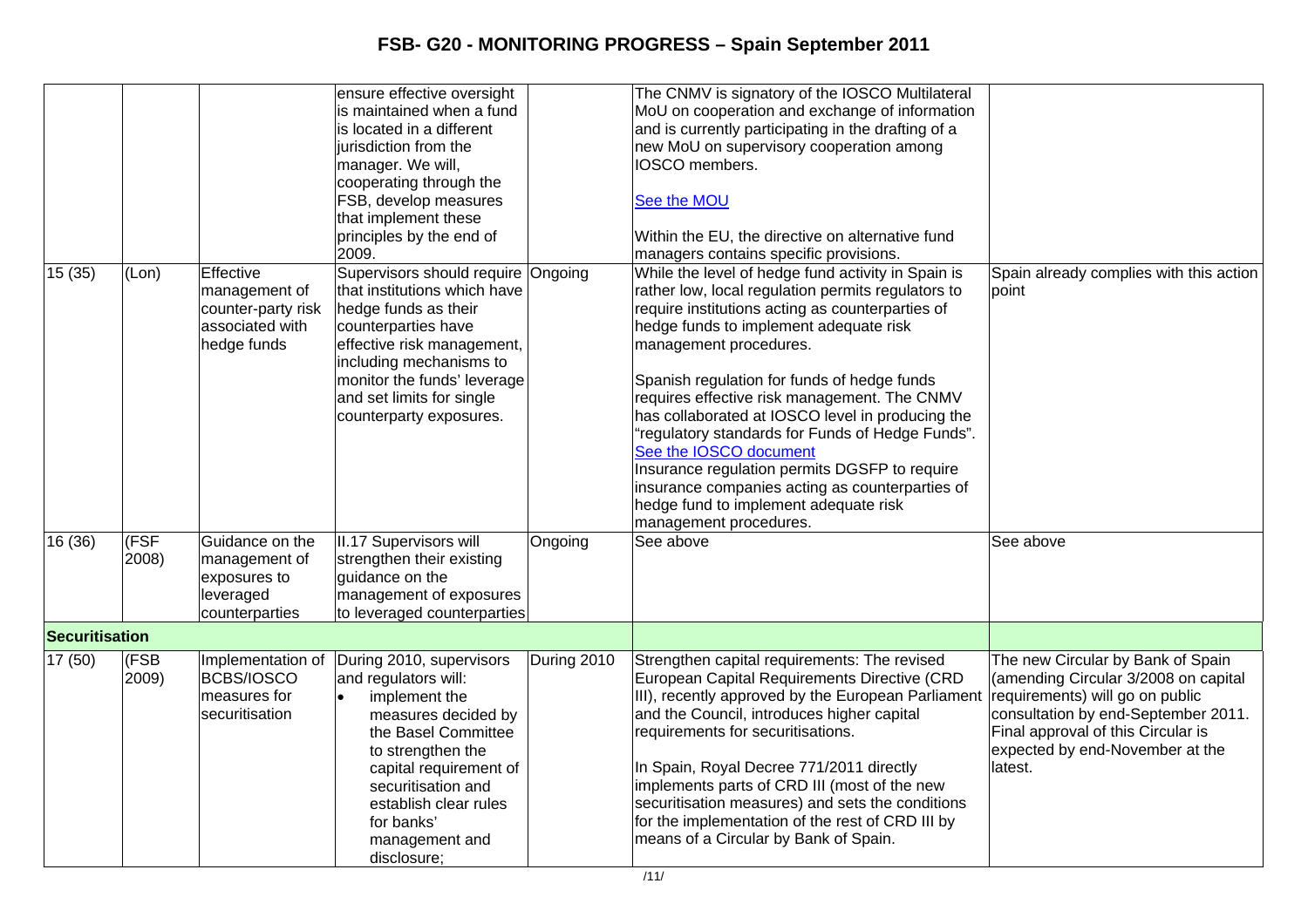|                |                  |                                                                                                                                                                                                      | implement IOSCO's<br>proposals to<br>strengthen practices<br>in securitisation<br>markets.                                                                                                                                                                                                                                                                                             |         | See weblink to Royal Decree 771/2011<br>The CNMV has participated in the IOSCO<br>regulatory recommendations on securitisation and<br><b>CDS</b> market<br>See IOSCO recommendations.                                                                                                                                                           |                                                                                                                                                                                                                                                                                                     |
|----------------|------------------|------------------------------------------------------------------------------------------------------------------------------------------------------------------------------------------------------|----------------------------------------------------------------------------------------------------------------------------------------------------------------------------------------------------------------------------------------------------------------------------------------------------------------------------------------------------------------------------------------|---------|-------------------------------------------------------------------------------------------------------------------------------------------------------------------------------------------------------------------------------------------------------------------------------------------------------------------------------------------------|-----------------------------------------------------------------------------------------------------------------------------------------------------------------------------------------------------------------------------------------------------------------------------------------------------|
| 18 (51,<br>52) | (Lon)<br>(Pitts) | Improvement in<br>the risk<br>management of<br>securitisation,<br>including<br>retainment of a<br>part of the risk of<br>the underlying<br>assets by<br>securitisation<br>sponsors or<br>originators | The BCBS and authorities<br>should take forward work<br>on improving incentives for<br>risk management of<br>securitisation, including<br>considering due diligence<br>and quantitative retention<br>requirements by 2010.<br>Securitization sponsors or<br>originators should retain a<br>part of the risk of the<br>underlying assets, thus<br>encouraging them to act<br>prudently. | By 2010 | The Spanish accounting framework is already<br>quite strict on this issue, and has long required the<br>consolidation of the majority of securitisations. It<br>should be noted that securitisations tend to be of<br>the "plain vanilla" type.<br>As regards to due diligence and retention<br>requirements, please see answer to question 17. | Please see answer to question 17.                                                                                                                                                                                                                                                                   |
| 19 (10)        | (FSF<br>2008)    | Strengthening of<br>regulatory and<br>capital framework<br>for monolines                                                                                                                             | II.8 Insurance supervisors<br>should strengthen the<br>regulatory and capital<br>framework for monoline<br>insurers in relation to<br>structured credit.                                                                                                                                                                                                                               | Ongoing | The level of monoline activities in Spain is not<br>relevant and these entities are not subject to a<br>specific regime.                                                                                                                                                                                                                        | Spanish Insurance Supervisor<br>(DGSFP) will analyze the conclusions<br>of the Joint Forum report on "Review of<br>the Differentiated Nature and Scope of<br>Financial Regulation" (see web link)<br>regarding financial guarantee insures<br>in order to take any future measures if<br>necessary. |
| 20(54)         | (FSF)<br>2008)   | Strengthening of<br>supervisory<br>requirements or<br>best practices fir<br>investment in<br>structured<br>products                                                                                  | II.18 Regulators of<br>institutional investors<br>should strengthen the<br>requirements or best<br>practices for firms'<br>processes for investment<br>in structured products.                                                                                                                                                                                                         | Ongoing | Spanish rules on investment firms and investment<br>funds put special focus on strengthening the<br>requirements and risk control systems (which also<br>includes structured and complex products).                                                                                                                                             | Spain already complies with this action<br>point                                                                                                                                                                                                                                                    |
| 21(14)         | (FSF<br>2008)    | Enhanced<br>disclosure of<br>securitised                                                                                                                                                             | III.10-III.13 Securities<br>market regulators should<br>work with market                                                                                                                                                                                                                                                                                                               | Ongoing | The CNMV has participated in the work<br>undertaken by European regulators (CESR) and<br>IOSCO on enhancing and expanding in a                                                                                                                                                                                                                  |                                                                                                                                                                                                                                                                                                     |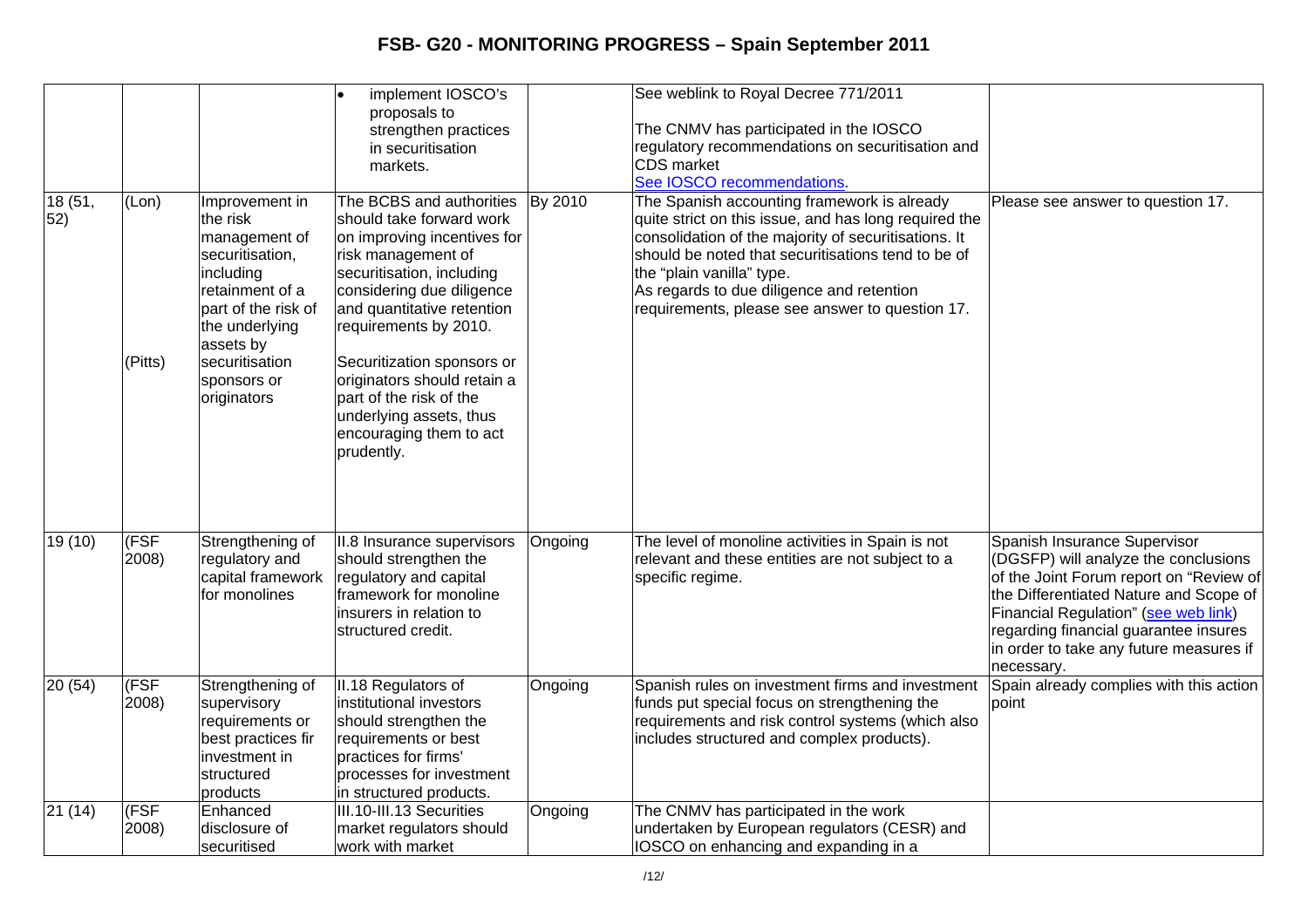|        |         | products                              | participants to expand                            |               | coordinating way the transparency of financial                                          |                                        |
|--------|---------|---------------------------------------|---------------------------------------------------|---------------|-----------------------------------------------------------------------------------------|----------------------------------------|
|        |         |                                       | information on securitised                        |               | instruments.                                                                            |                                        |
|        |         |                                       | products and their                                |               | See IOSCO document on structured products                                               |                                        |
|        |         |                                       | underlying assets.                                |               | See IOSCO document on securitised instruments                                           |                                        |
|        |         | IV. Improving OTC derivatives markets |                                                   |               |                                                                                         |                                        |
| 22(17, | (Seoul) | Reforming OTC                         | We endorsed the FSB's                             | By end-2012   | The European Commission published a proposal                                            | The proposal on OTC derivatives, CCP   |
| 18)    |         |                                       | derivative markets, recommendations for           | at the latest | of regulation establishing mandatory clearing of                                        | and trade repositories should be       |
|        |         | including the                         | implementing our previous                         |               | eligible derivatives contracts on CCPs and                                              | passed in 2012 at the latest.          |
|        |         | standardisation of                    | commitments in an                                 |               | mandatory reporting of all transactions not cleared                                     | Implementing measures would then be    |
|        |         |                                       | CDS markets (e.g.  internationally consistent     |               | by a CCP to a trade repository. This new                                                | developed.                             |
|        |         |                                       | $ CCP$ ); and trading $ $ manner, recognizing the |               | legislation also establishes common rules for the                                       | See the proposal of the European       |
|        |         |                                       | of all standardized importance of a level         |               | regulation, supervision and oversight of CCPs and                                       | Commission                             |
|        |         | OTC derivatives                       | playing field.                                    |               | trade repositories.                                                                     |                                        |
|        |         | on exchanges,                         |                                                   |               |                                                                                         | Spanish regulation is to be adapted to |
|        | (Pitts) |                                       | clearing and trade   All standardized OTC         |               | In that respect, the Commission also intends to                                         | European Directives in accordance      |
|        |         | repository                            | derivative contracts should                       |               | amend the Capital Requirements Directive in order with the timetable for transposition. |                                        |
|        |         | reporting.                            | be traded on exchanges or                         |               | to improve the collateralisation of bilaterally-                                        | The Trade Repository promoted by the   |
|        |         |                                       | electronic trading                                |               | cleared derivatives contracts, to substantially raise                                   | Spanish markets and Clearstream        |
|        |         |                                       | platforms, where                                  |               | capital charges for bilaterally-cleared transactions                                    | Banking is expected to be completed    |
|        |         |                                       | appropriate, and cleared                          |               | compared with CCP-cleared transactions and to                                           | by the fourth quarter of 2010          |
|        |         |                                       | through central                                   |               | reduce operational risk. Markets in Financial                                           | See link to the web page of the Trade  |
|        |         |                                       | counterparties by end-                            |               | Instruments Directive (Mifid) will also be modified                                     | <b>Repository</b>                      |
|        |         |                                       | 2012 at the latest. OTC                           |               | with regard transparency and standardisation of                                         |                                        |
|        |         |                                       | derivative contracts should                       |               | OTC contracts and Market Abuse Directive (MAD)                                          |                                        |
|        |         |                                       | be reported to trade                              |               | as regards market integrity.                                                            |                                        |
|        |         |                                       | repositories. Non-centrally                       |               |                                                                                         |                                        |
|        |         |                                       | cleared contracts should                          |               | At Spanish level, the Spanish market holding,                                           |                                        |
|        |         |                                       | be subject to higher capital                      |               | BME, announced in November 2009 its intention to                                        |                                        |
|        |         |                                       | requirements.                                     |               | create a Trade Repository to register a wide                                            |                                        |
|        |         |                                       |                                                   |               | variety of OTC financial instruments.                                                   |                                        |
|        | (Lon)   |                                       | We will promote the<br>standardization and        |               |                                                                                         |                                        |
|        |         |                                       | resilience of credit                              |               | Clearstream has recently joined BME's OTC trade<br>repository project.                  |                                        |
|        |         |                                       | derivatives markets, in                           |               |                                                                                         |                                        |
|        |         |                                       | particular through the                            |               |                                                                                         |                                        |
|        |         |                                       | establishment of central                          |               |                                                                                         |                                        |
|        |         |                                       | clearing counterparties                           |               |                                                                                         |                                        |
|        |         |                                       | subject to effective                              |               |                                                                                         |                                        |
|        |         |                                       | regulation and supervision.                       |               |                                                                                         |                                        |
|        |         |                                       | We call on the industry to                        |               |                                                                                         |                                        |
|        |         |                                       | develop an action plan on                         |               |                                                                                         |                                        |
|        |         |                                       | standardisation by autumn                         |               |                                                                                         |                                        |
|        |         |                                       | 2009.                                             |               |                                                                                         |                                        |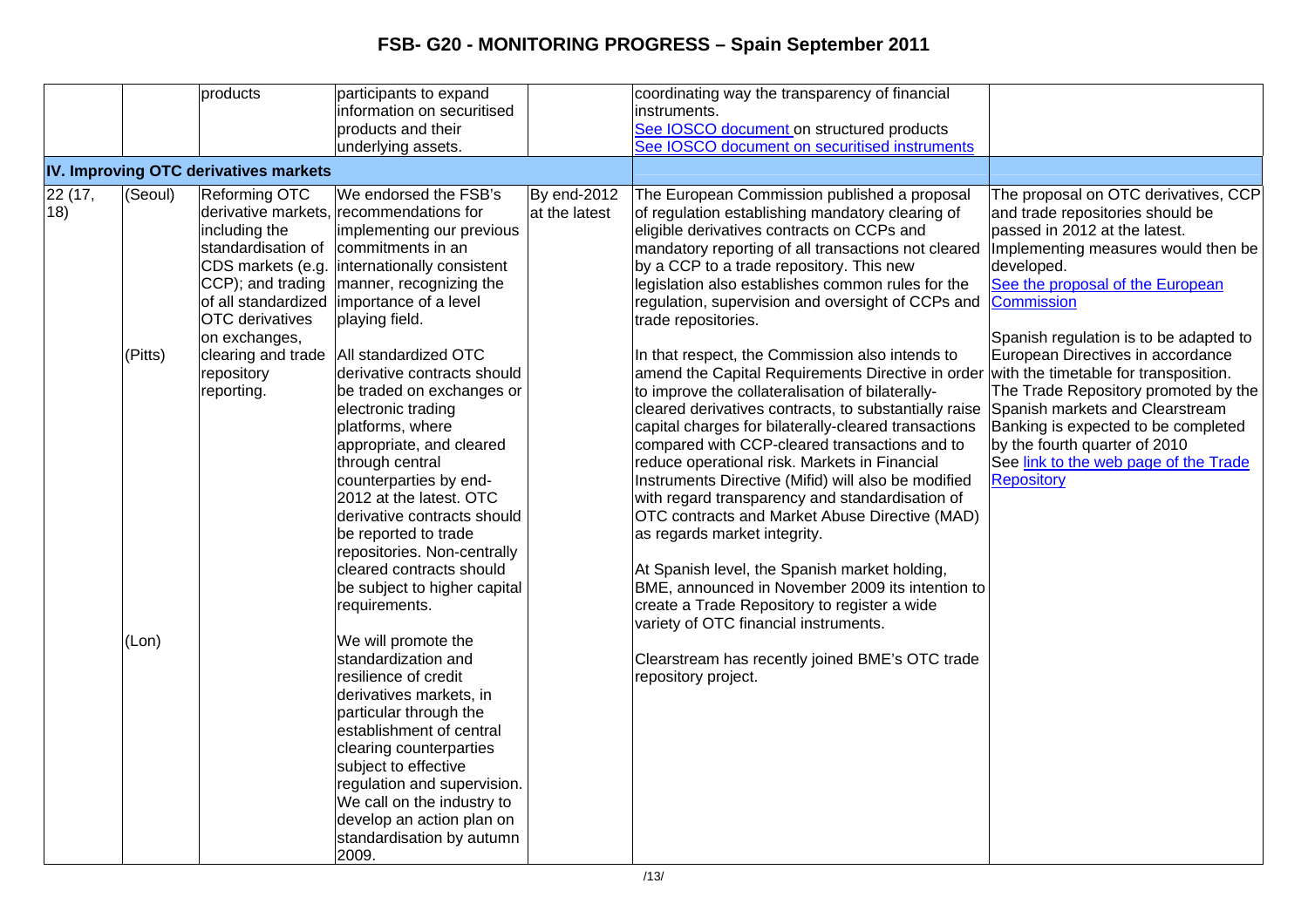|        |               | V. Developing macro-prudential frameworks and tools                                                     |                                                                                                                                                                                                                                                                                                                                                                                                                                                               |         |                                                                                                                                                                                                                                                                                                                                                                                                                                                                                                                                                                       |                                                                         |
|--------|---------------|---------------------------------------------------------------------------------------------------------|---------------------------------------------------------------------------------------------------------------------------------------------------------------------------------------------------------------------------------------------------------------------------------------------------------------------------------------------------------------------------------------------------------------------------------------------------------------|---------|-----------------------------------------------------------------------------------------------------------------------------------------------------------------------------------------------------------------------------------------------------------------------------------------------------------------------------------------------------------------------------------------------------------------------------------------------------------------------------------------------------------------------------------------------------------------------|-------------------------------------------------------------------------|
| 23(25) | (Lon)         | Amendment of<br>regulatory systems systems to ensure<br>to take account of<br>macro-prudential<br>risks | Amend our regulatory<br>authorities are able to<br>identify and take account<br>of macro-prudential risks<br>across the financial system<br>including in the case of<br>regulated banks, shadow<br>banks and private pools of<br>capital to limit the build up<br>of systemic risk.                                                                                                                                                                           | Ongoing | Spanish regulation is already quite extensive, and<br>takes into account macro-prudential risks. In<br>particular, dynamic provisioning in banking is one<br>of the macro-prudential tools used. Moreover, we<br>are participating in international work in this area.<br>At the European level, the new macro prudential<br>authority (ESRB) started on 1 January 2011 and<br>Spanish Authorities are actively involved in the<br>work of this new body.<br>From 1 January 2011, the European Systemic Risk<br>Board (ESRB) devoted to macro-prudential<br>measures. |                                                                         |
| 24(26) | (Lon)         | Powers for<br>gathering relevant<br>information by                                                      | Ensure that national<br>regulators possess the<br>powers for gathering<br>national regulators relevant information on all<br>material financial<br>institutions, markets and<br>instruments in order to<br>assess the potential for<br>failure or severe stress to<br>contribute to systemic risk.<br>This will be done in close<br>coordination at<br>international level in order<br>to achieve as much<br>consistency as possible<br>across jurisdictions. | Ongoing | Fully implemented as regards national supervisors. Spain already complies with this action<br>National supervisors and regulators already<br>possess the necessary powers to collect the<br>information they need to meet their objectives in<br>relation to financial regulation, financial stability<br>and supervision.<br>Furthermore, Spanish authorities are actively<br>contributing at both international and European<br>level as regards homogenization of relevant<br>information.                                                                         | point.                                                                  |
| 25(28) | (FSF<br>2009) | Use of macro-<br>prudential tools                                                                       | 3.1 Authorities should use<br>quantitative indicators<br>and/or constraints on<br>leverage and margins as<br>macro-prudential tools for<br>supervisory purposes.<br>Authorities should use<br>quantitative indicators of<br>leverage as guides for<br>policy, both at the<br>institution-specific and at                                                                                                                                                      | ongoing | End-2009 and Spanish authorities are participating in work<br>underway at the international and EU level to<br>define indicators/constrains on leverage. Macro-<br>prudential indicators are already used by the<br>supervisors.<br>Regarding mortgage origination, LTV is indirectly<br>required (only mortgages with LTV of 80% or<br>below are eligible for our covered bonds market;<br>only RRE LTVs of 80% or below and CRE LTVs of<br>60% or below attract the lower risk weights of 35%                                                                       | Work is still in progress and a specific<br>time schedule is not fixed. |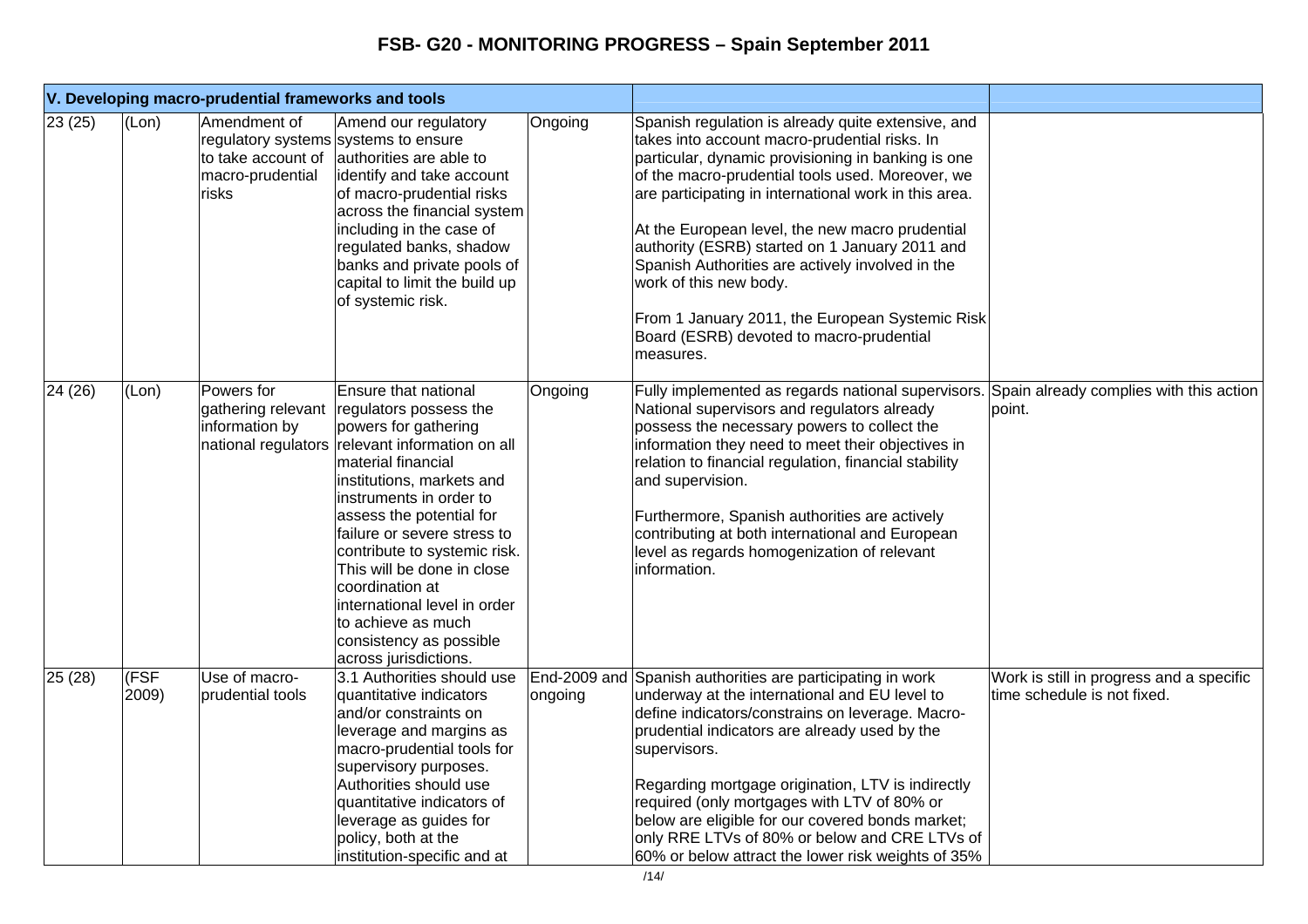|         |               |                                                                        | the macro-prudential<br>(system-wide) level<br>Authorities should review<br>enforcing minimum initial<br>margins and haircuts for<br>OTC derivatives and<br>securities financing<br>transactions.                                                                                       |         | and 50% under the standardized approach for<br>capital adequacy, higher LTVs attract risk weights<br>of 100% or even 150%). In 2010, the Bank of<br>Spain has enhanced its policy guidelines on<br>underwriting practices contained in Annex IX of<br>Circular 4/2004, now including explicitly DTI<br>considerations.<br>The Bank of Spain monitors these underwriting<br>practices as part of its supervisory approach.<br>Mortgage originators different from credit<br>institutions are very rare. |                                                        |
|---------|---------------|------------------------------------------------------------------------|-----------------------------------------------------------------------------------------------------------------------------------------------------------------------------------------------------------------------------------------------------------------------------------------|---------|--------------------------------------------------------------------------------------------------------------------------------------------------------------------------------------------------------------------------------------------------------------------------------------------------------------------------------------------------------------------------------------------------------------------------------------------------------------------------------------------------------|--------------------------------------------------------|
| 26 (29) | (WAP)         | price changes                                                          | Monitoring of asset Authorities should monitor<br>substantial changes in<br>asset prices and their<br>implications for the macro<br>economy and the financial<br>system.                                                                                                                | Ongoing | Supervisory authorities and the Ministry of Finance N.A.<br>are duly monitoring changes in asset prices and<br>financial markets according to their responsibilities.<br>DGSFP monitors changes in asset prices of<br>insurance companies and their implications within<br>its own supervision responsibilities.                                                                                                                                                                                       |                                                        |
| 27 (32) | (FSF<br>2008) | Improved<br>cooperation<br>between<br>supervisors and<br>central banks | V.8 Supervisors and<br>central banks should<br>improve cooperation and<br>the exchange of<br>information including in the<br>assessment of financial<br>stability risks. The<br>exchange of information<br>should be rapid during<br>periods of market strain.                          | Ongoing | At the national level: it should be noted that the<br>Bank of Spain is a central bank with supervisory<br>responsibilities.<br>Internally, the coordination between different<br>departments takes place both in high level<br>committees and in formal and informal working<br>groups.<br>At the international level: we are participating in<br>initiatives to improve cooperation and exchange of<br>information.                                                                                   |                                                        |
|         |               | <b>VI. Strengthening accounting standards</b>                          |                                                                                                                                                                                                                                                                                         |         |                                                                                                                                                                                                                                                                                                                                                                                                                                                                                                        |                                                        |
| 28(11)  | (WAP)         | Consistent<br>quality accounting<br>standards                          | Regulators, supervisors,<br>application of high- and accounting standard<br>setters, as appropriate,<br>should work with each<br>other and the private<br>sector on an ongoing basis<br>to ensure consistent<br>application and<br>enforcement of high-quality<br>accounting standards. | Ongoing | Bank of Spain, as Spanish accounting regulator for Spanish regulation has implemented<br>banks, fully aligns with International Accounting<br>Standards by means of implementing these<br>standards in its banking accounting circulars once<br>the standards have been adopted by the European<br>Commission.<br>Review of compliance with banking accounting<br>circulars is part of Bank of Spain's supervisory on-<br>site and off-site procedures.                                                | standards published by IASB and<br>approved by the EU. |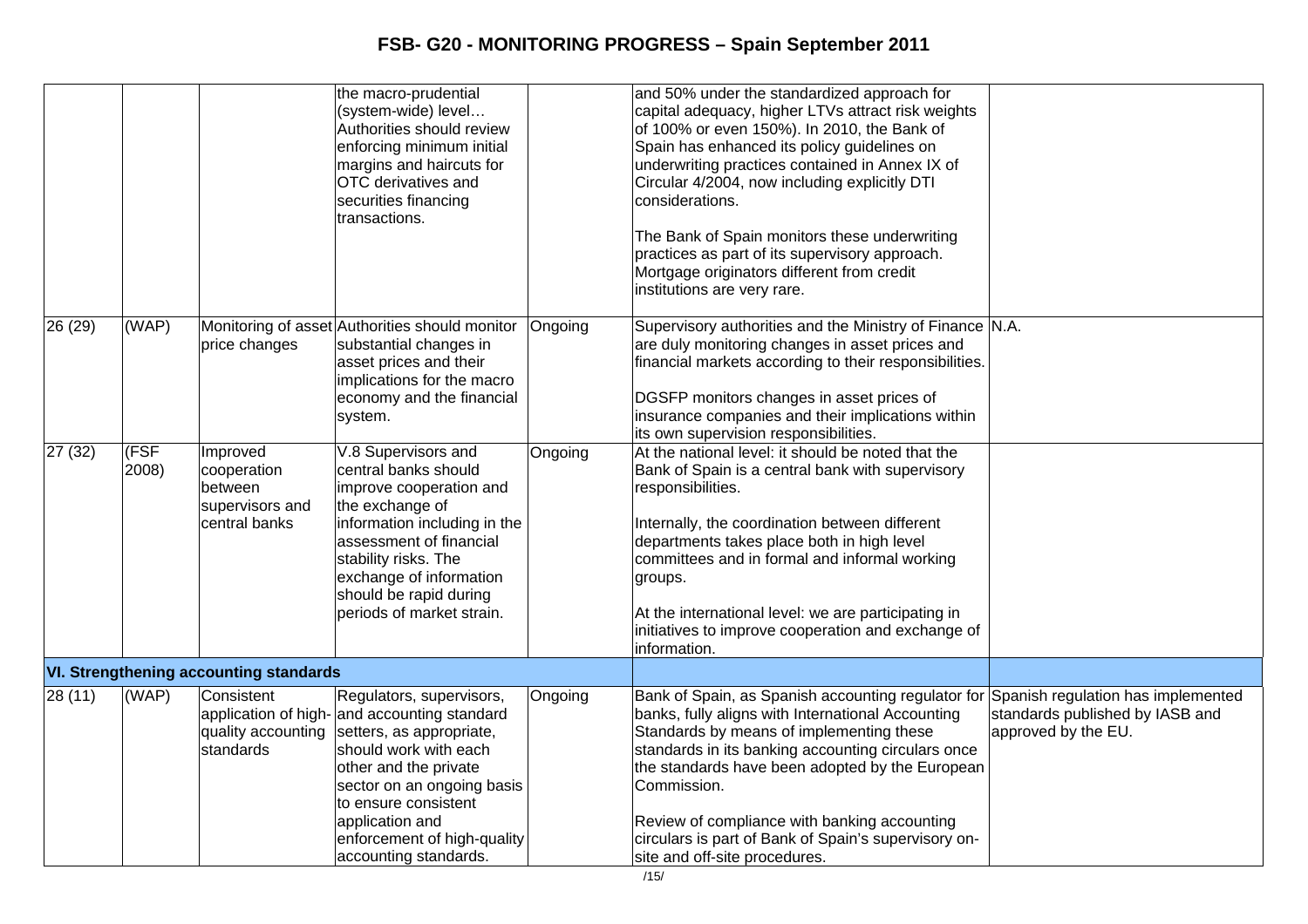|          |                                   |                                                                                                            |                                                                                                                                                                                                                                                                                                                       |                 | The CNMV is playing a relevant role in the work<br>undertaken by CESR on this field by chairing the<br>standing committee (CESR-Fin) with the role of co-<br>ordinating the work of CESR Members in the area<br>of endorsement and enforcement of financial<br>reporting standards in Europe and monitoring and<br>evaluating developments in relation to auditing<br>standards.<br>See the work underway by CESR/ESMA |                                                                                                                               |
|----------|-----------------------------------|------------------------------------------------------------------------------------------------------------|-----------------------------------------------------------------------------------------------------------------------------------------------------------------------------------------------------------------------------------------------------------------------------------------------------------------------|-----------------|------------------------------------------------------------------------------------------------------------------------------------------------------------------------------------------------------------------------------------------------------------------------------------------------------------------------------------------------------------------------------------------------------------------------|-------------------------------------------------------------------------------------------------------------------------------|
| 29 (New) | (Seoul)                           | Convergence of<br>accounting<br>standards                                                                  | We re-emphasized the<br>importance we place on<br>achieving a single set of<br>improved high quality<br>global accounting<br>standards and called on<br>the International<br><b>Accounting Standards</b><br>Board and the Financial<br><b>Accounting Standards</b><br>Board to complete their<br>convergence project. | End-2011        | Spain supports convergence between accounting<br>standards setters                                                                                                                                                                                                                                                                                                                                                     | N/A                                                                                                                           |
| 30(12)   | (FSF<br>2009)                     | The use of<br>valuation reserves<br>or adjustments by<br>accounting<br>standard setters<br>and supervisors | 3.4 Accounting standard<br>setters and prudential<br>supervisors should<br>examine the use of<br>valuation reserves or<br>adjustments for fair valued<br>financial instruments when<br>data or modelling needed<br>to support their valuation is<br>weak.                                                             | End-2009        | See number 28 above.<br>Additionally, IASB has made progress in this<br>matter with the educational guidance on FV<br>measurement when markets are no longer active,<br>the ED on FV and the Staff Paper on practice of<br>FV for an entity's own debt.                                                                                                                                                                | See also above.                                                                                                               |
| 31(13)   | $\overline{\text{(FSF}}$<br>2009) | Dampening of<br>dynamics<br>associated with<br>FVA.                                                        | 3.5 Accounting standard<br>setters and prudential<br>supervisors should<br>examine possible changes<br>to relevant standards to<br>dampen adverse dynamics<br>potentially associated with<br>fair value accounting.<br>Possible ways to reduce<br>this potential impact<br>include the following: (1)                 | <b>End-2009</b> | Bank of Spain, as Spanish accounting regulator for The reform of IAS 39 has not yet<br>banks, has to align its accounting regulations to<br>the international standards as adopted by the<br>European Commission. Accordingly, Bank of Spain already finished phase 1 of the<br>works in line with the ongoing reform of the IAS 39. reform of IAS 39 until this reform is                                             | finished. The European Commission<br>has decided to postpone adoption of<br>completed in order to have the whole<br>lpicture. |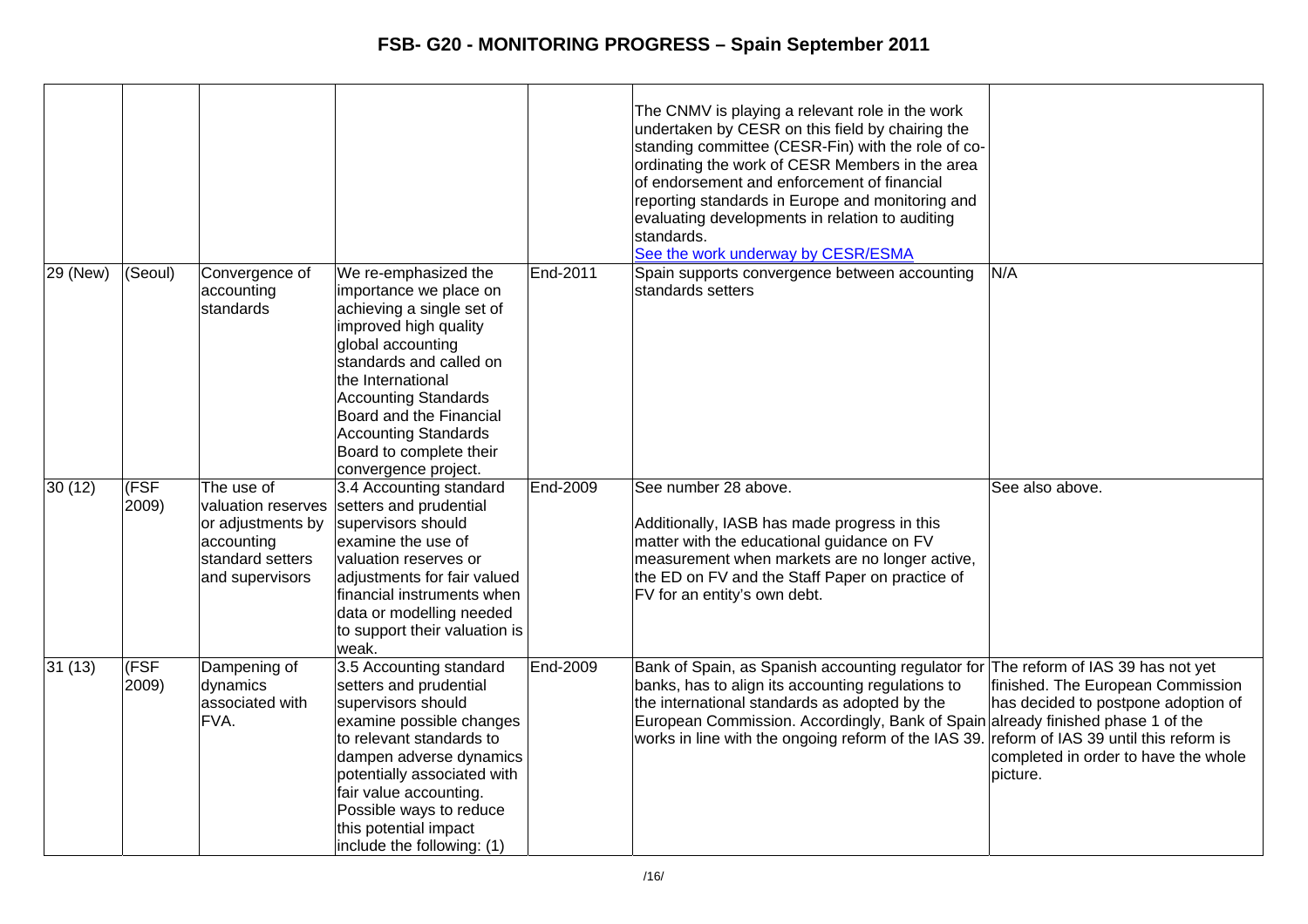| standards.        |       |                                                                                                                                                                                                                                                                                            | Enhancing the accounting<br>model so that the use of<br>fair value accounting is<br>carefully examined for<br>financial instruments of<br>credit intermediaries; (ii)<br>Transfers between<br>financial asset categories;<br>(iii) Simplifying hedge<br>accounting requirements.<br>VII. Strengthening adherence to international supervisory and regulatory                                                                                               |         |                                                                                                                                                                                                                                                                                                             |                                                                                                                                                                                                                                                     |
|-------------------|-------|--------------------------------------------------------------------------------------------------------------------------------------------------------------------------------------------------------------------------------------------------------------------------------------------|------------------------------------------------------------------------------------------------------------------------------------------------------------------------------------------------------------------------------------------------------------------------------------------------------------------------------------------------------------------------------------------------------------------------------------------------------------|---------|-------------------------------------------------------------------------------------------------------------------------------------------------------------------------------------------------------------------------------------------------------------------------------------------------------------|-----------------------------------------------------------------------------------------------------------------------------------------------------------------------------------------------------------------------------------------------------|
| 32(21,<br>22, 23) | (Lon) | Adherence to<br>international<br>prudential<br>regulatory and<br>supervisory<br>standards, as well<br>as agreeing to<br>undergo FSAP/<br>FSB periodic peer<br>reviews<br>(Note) Please try<br>to prioritise any<br>major initiatives<br>conducted<br>specifically in your<br>jurisdiction. | We are committed to<br>strengthened adherence to<br>international prudential<br>regulatory and supervisory<br>standards.<br><b>FSB</b> members commit to<br>pursue the maintenance of<br>financial stability, enhance<br>the openness and<br>transparency of the<br>financial sector, implement<br>international financial<br>standards, and agree to<br>undergo periodic peer<br>reviews, using among<br>other evidence IMF / World<br>Bank FSAP reports. | Ongoing | Spain adheres to international prudential<br>regulatory and supervisory standards.<br>Spain was the second country to undergo an FSB<br>peer review focused on the implementation of<br>financial sector standards and policies. The<br>Spanish FSB peer review report was published on<br>January 27 2011. | European Insurance Supervisors are in<br>an ongoing process of peer review on<br>the implementation of rules adopted<br>through the Collaboration Protocols<br>(see web link to <b>EIOPA</b> ).<br>The next FSAP for Spain is expected<br>for 2012. |
|                   | (WAP) |                                                                                                                                                                                                                                                                                            | All G20 members commit<br>to undertake a Financial<br><b>Sector Assessment</b><br>Program (FSAP) report<br>and support the<br>transparent assessment of<br>countries' national<br>regulatory systems.                                                                                                                                                                                                                                                      |         | Spain supports the transparent assessment of<br>regulatory systems and already underwent an<br>FSAP that was published in 2006.                                                                                                                                                                             |                                                                                                                                                                                                                                                     |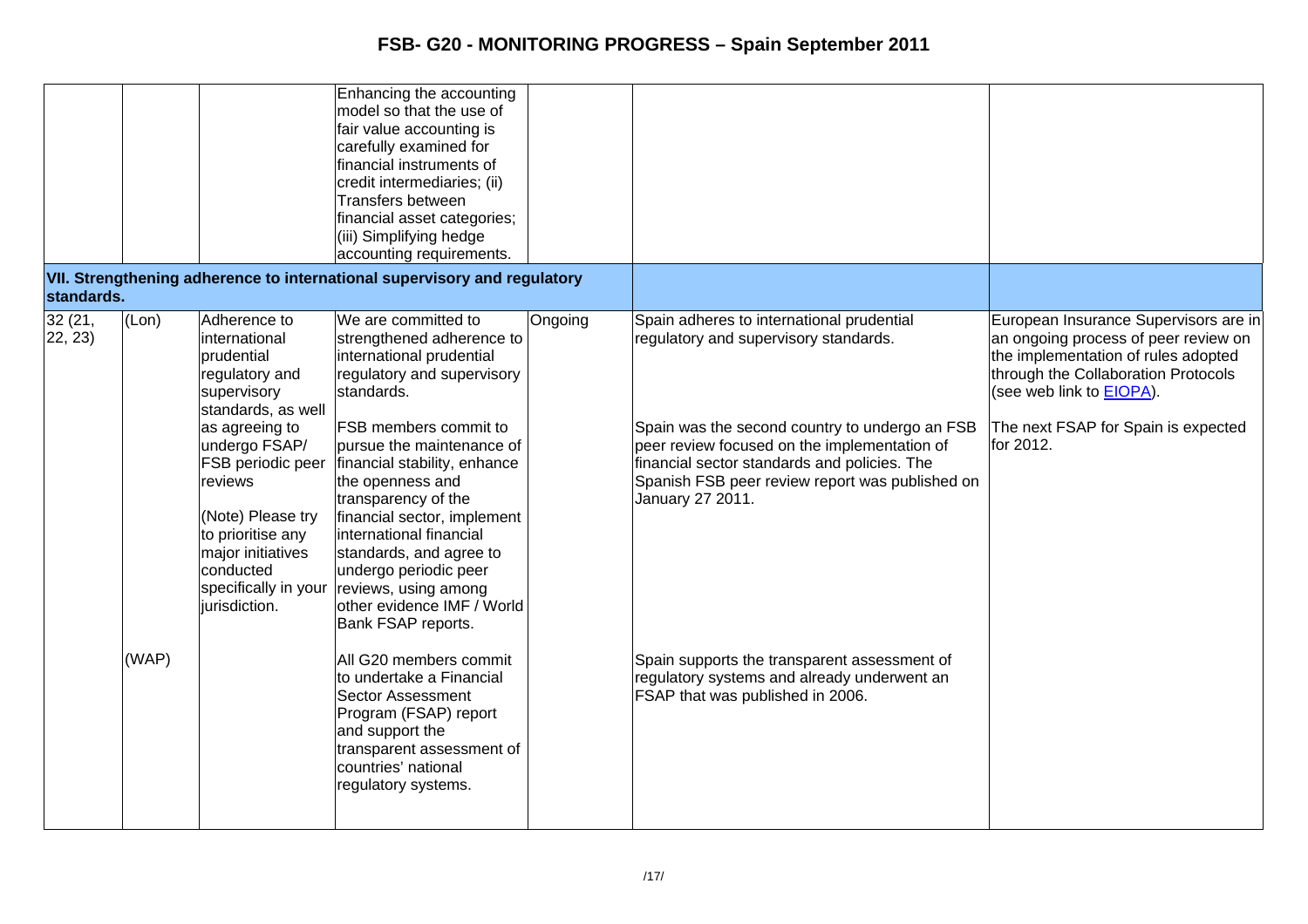| Reforming compensation practices to support financial stability |         |                                                                   |                                                                                                                                                                                                                                                                                                                                                                                                                                                                                                                                                                                                                                                                                                                                                                                                                     |          |                                                                                                                                                                                                                                                                                                                                                                                                                                                                                                                                                                                                                                                                                                                                                                                                                                                                                                                                                                                                                                                                                                                                                                                                                                                       |                                                                                                                                                                                                                                                                                                                                                                                                                                                                                                                                                                                                                                                                                                                                                                                                                                                                                                                                          |
|-----------------------------------------------------------------|---------|-------------------------------------------------------------------|---------------------------------------------------------------------------------------------------------------------------------------------------------------------------------------------------------------------------------------------------------------------------------------------------------------------------------------------------------------------------------------------------------------------------------------------------------------------------------------------------------------------------------------------------------------------------------------------------------------------------------------------------------------------------------------------------------------------------------------------------------------------------------------------------------------------|----------|-------------------------------------------------------------------------------------------------------------------------------------------------------------------------------------------------------------------------------------------------------------------------------------------------------------------------------------------------------------------------------------------------------------------------------------------------------------------------------------------------------------------------------------------------------------------------------------------------------------------------------------------------------------------------------------------------------------------------------------------------------------------------------------------------------------------------------------------------------------------------------------------------------------------------------------------------------------------------------------------------------------------------------------------------------------------------------------------------------------------------------------------------------------------------------------------------------------------------------------------------------|------------------------------------------------------------------------------------------------------------------------------------------------------------------------------------------------------------------------------------------------------------------------------------------------------------------------------------------------------------------------------------------------------------------------------------------------------------------------------------------------------------------------------------------------------------------------------------------------------------------------------------------------------------------------------------------------------------------------------------------------------------------------------------------------------------------------------------------------------------------------------------------------------------------------------------------|
| 33(15)                                                          | (Pitts) | Implementation of<br><b>FSB/FSF</b><br>compensation<br>principles | We fully endorse the<br>implementation standards<br>of the FSB aimed at<br>aligning compensation with<br>long-term value creation,<br>not excessive risk-taking.<br>Supervisors should have<br>the responsibility to review<br>firms' compensation<br>policies and structures with<br>institutional and systemic<br>risk in mind and, if<br>necessary to offset<br>additional risks, apply<br>corrective measures, such<br>as higher capital<br>requirements, to those<br>firms that fail to implement<br>sound compensation<br>policies and practices.<br>Supervisors should have<br>the ability to modify<br>compensation structures in<br>the case of firms that fail or<br>require extraordinary public<br>intervention. We call on<br>firms to implement these<br>sound compensation<br>practices immediately. | End-2010 | Spanish authorities have participated at European<br>level in the adoption of a CRD modification<br>regarding compensation practices. This new<br>modification of the Capital Requirement s Directive<br>(CRD III) incorporates the FSB Principles and<br>Standards on Remuneration to the European<br>legislation going beyond them on some concrete<br>aspects.<br>The CRD III tackles perverse pay incentives by<br>improving transparency and requiring banks and<br>investment firms to have sound remuneration<br>policies that do not encourage or reward excessive<br>risk-taking. Supervisors will review remuneration<br>policies and will be given the power to require<br>corrective measures, both qualitative and<br>quantitative, and to sanction institutions with<br>remuneration policies that do not comply with the<br>new requirements.<br>The institutions will publish their compensation<br>policies and practices and aggregate amounts<br>earned by their leaders. CEBS launched guidelines<br>for convergence in supervisory practices (mid<br>December).<br>At the national level, the transposition process of<br>the CRD III is well advanced: During 2011, most of<br>the CRD III content has been incorporated to the | Currently, Bank of Spain is finishing<br>some less relevant aspects of the CRD<br>(mainly disclosure and supervisory<br>reporting). The draft text was published<br>for public consultation on 29.09.11 and<br>the consultation period finished on<br>18.10.2011. The final text is expected<br>to be enacted by Q4 2011.<br>Concurrently, Bank of Spain will<br>formally adopt CEBS guidelines on<br>remuneration<br>See links:<br>www.bde.es/webbde/en/supervision/re<br>gulacion/circulares.html;<br>www.bde.es/webbde/es/supervision/re<br>gulacion/280911_Proyecto_modif_CB<br>E_3-2008-texto-AudPub.pdf<br>As a result of the Bank of Spain's<br>meetings and inspections, the<br>institutions are making up the<br>deficiencies found. The Bank of Spain<br>will closely follow the progress in doing<br>SO.<br>Finally, Spanish supervisors are<br>participating in the FSB Thematic<br>Review that will take place in spring of |
|                                                                 | (Tor)   |                                                                   | We encouraged all<br>countries and financial<br>institutions to fully<br>implement the FSB<br>principles and standards<br>by year-end. We call on<br>the FSB to undertake<br>ongoing monitoring in this<br>area and conduct a second<br>thorough peer review in the<br>second quarter of 2011.                                                                                                                                                                                                                                                                                                                                                                                                                                                                                                                      |          | Spanish legislation through two laws (Law 2/2011<br>and Law 6/2011) and a Royal Decree.<br>With these new provisions: (i) Institutions have the<br>obligation to comply with the remuneration<br>principles included in our legislation and (ii) the<br>Supervisor has the necessary instruments to take<br>enforcements actions against banking institutions.<br>In line with the CRD III, our legislation set the<br>institutions' remuneration policy under the scope of<br>the supervisory review as part of Pillar 2,<br>foreseeing the possibility of imposing qualitative<br>and quantitative sanctions, including capital add-                                                                                                                                                                                                                                                                                                                                                                                                                                                                                                                                                                                                                | 2011, providing information about<br>actions taken to date and firm's<br>evidence on compliance with FSB<br>principles and standards.                                                                                                                                                                                                                                                                                                                                                                                                                                                                                                                                                                                                                                                                                                                                                                                                    |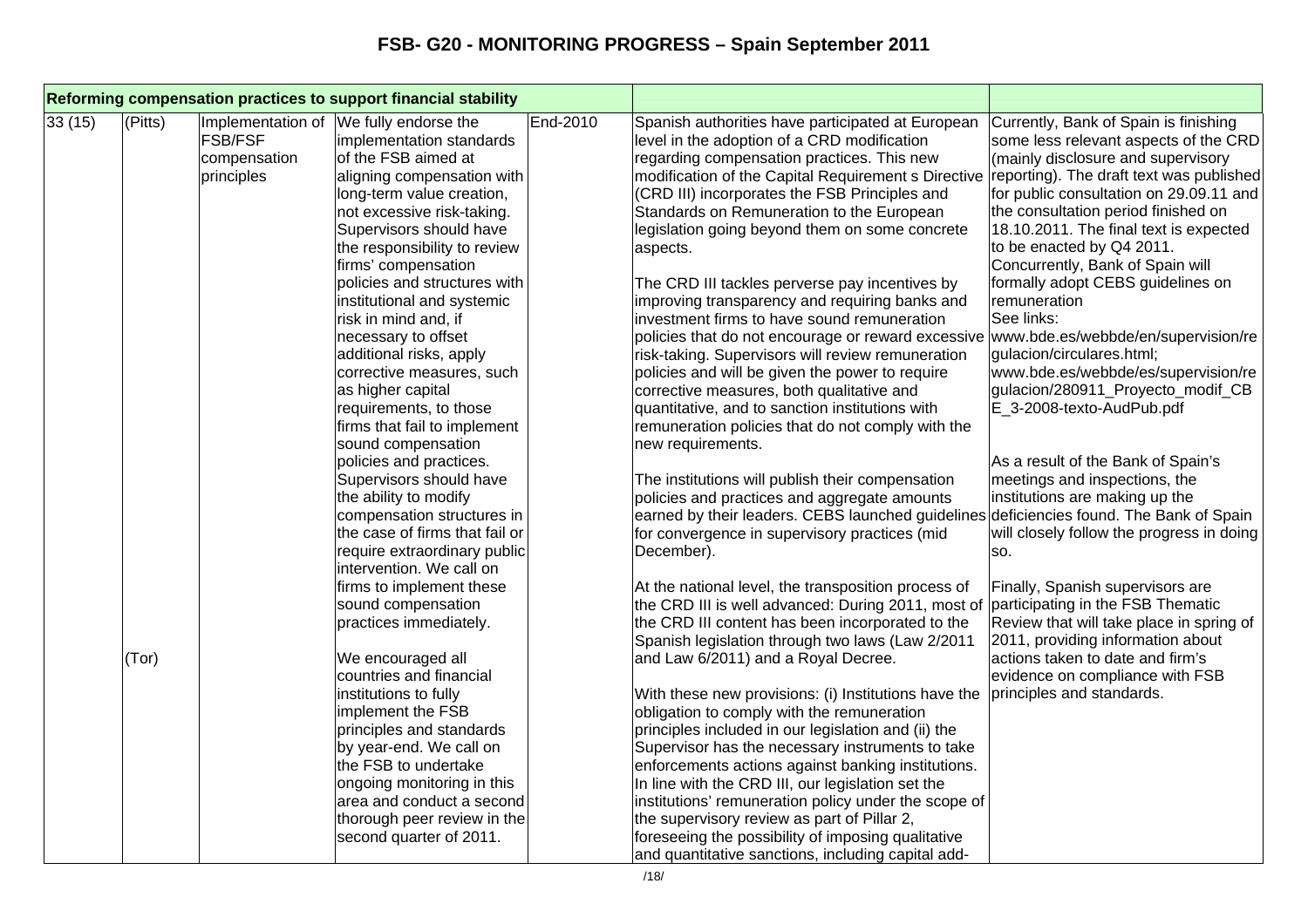| (Seoul) | We reaffirmed the      | ons.                                                   |  |
|---------|------------------------|--------------------------------------------------------|--|
|         |                        |                                                        |  |
|         | importance of fully    |                                                        |  |
|         | implementing the FSB's | The Directive modifying remuneration issues            |  |
|         | standards for sound    | (Directive 2010/76/UE or CRD III) was approved         |  |
|         | compensation.          | and published in mid December 2010. The                |  |
|         |                        | implementation date is 1 January 2011. It has          |  |
|         |                        | been transposed to the Spanish legislation by Law      |  |
|         |                        | 2/2011, Law 6/2011 and Royal Decree 771/2011           |  |
|         |                        |                                                        |  |
|         |                        |                                                        |  |
|         |                        | The review of compensation policies is part of the     |  |
|         |                        | Bank of Spain's regular risk management                |  |
|         |                        | examination. During the second half of 2009, the       |  |
|         |                        | Bank of Spain sent formal communications to the        |  |
|         |                        | industry asking them to undertake a self-              |  |
|         |                        | assessment exercise in order to assess their           |  |
|         |                        | compliance with the FSB principles as well as FSB      |  |
|         |                        | standards. It also requested the institutions to fully |  |
|         |                        |                                                        |  |
|         |                        | comply with them by 31 December 2009. Because          |  |
|         |                        | of this, some of the largest Spanish banking           |  |
|         |                        | institutions conducted a self-assessment exercise      |  |
|         |                        | in late 2009 and communicated their conclusions        |  |
|         |                        | to the Bank of Spain.                                  |  |
|         |                        |                                                        |  |
|         |                        | During the last three years, the Bank of Spain has     |  |
|         |                        | undertaken specific inspections and meetings           |  |
|         |                        | regarding remuneration practices with two main         |  |
|         |                        |                                                        |  |
|         |                        | objectives: (i) assessing the compliance of the        |  |
|         |                        | firms' remuneration plans with FSB principles and      |  |
|         |                        | standards and (ii) after the CRD III approval, being   |  |
|         |                        | sure that firms understand and comply with these       |  |
|         |                        | new European rules.                                    |  |
|         |                        |                                                        |  |
|         |                        | As for listed companies, and saving banks, an          |  |
|         |                        | improvement of the regulation regarding disclosure     |  |
|         |                        | has been made. Two provisions established in a         |  |
|         |                        | code of conduct (comply or explain regulation) are     |  |
|         |                        |                                                        |  |
|         |                        | now compulsory by law: (i) the publication of an       |  |
|         |                        | annual report with the remuneration policy of the      |  |
|         |                        | board of directors including the individual            |  |
|         |                        | payments to each director and (ii) the requirement     |  |
|         |                        | that the remuneration package of the board of          |  |
|         |                        | directors has to be subject to a non binding vote in   |  |
|         |                        | the annual shareholders meeting.                       |  |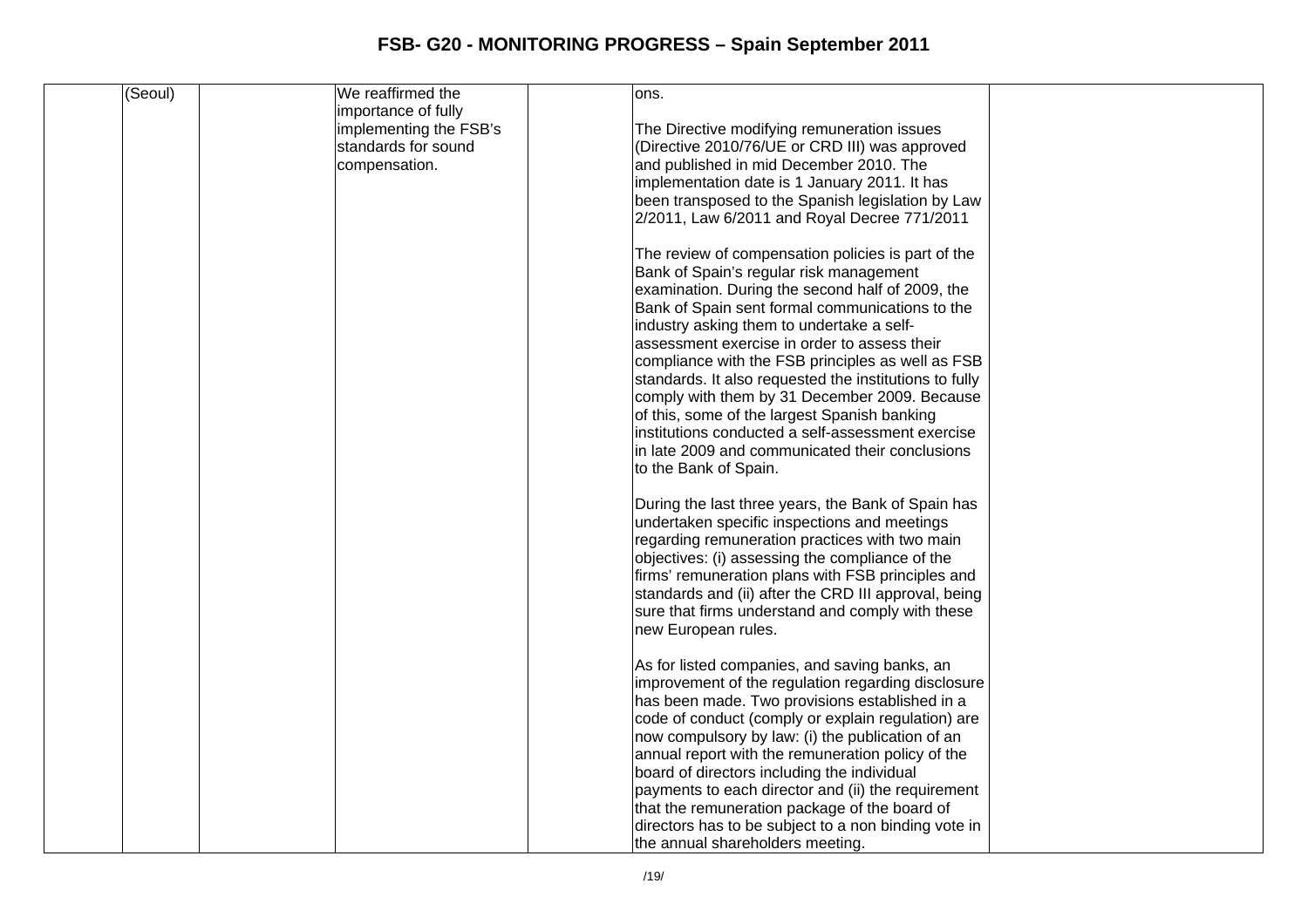|                           |                               |                                            |                                                                                                                                                                                                                                                                                                                                                                                                                                                                                                                                                                             |          | Finally, Directive on alternative fund managers<br>also provides for rules on remuneration.                                                                                                                                                                                                                                                                                                                         |                                                                                                                                                                                                                                                                                       |
|---------------------------|-------------------------------|--------------------------------------------|-----------------------------------------------------------------------------------------------------------------------------------------------------------------------------------------------------------------------------------------------------------------------------------------------------------------------------------------------------------------------------------------------------------------------------------------------------------------------------------------------------------------------------------------------------------------------------|----------|---------------------------------------------------------------------------------------------------------------------------------------------------------------------------------------------------------------------------------------------------------------------------------------------------------------------------------------------------------------------------------------------------------------------|---------------------------------------------------------------------------------------------------------------------------------------------------------------------------------------------------------------------------------------------------------------------------------------|
| 34 (16)                   | (Pitts)                       | of firms'<br>compensation<br>policies etc. | Supervisory review Supervisors should have<br>the responsibility to review<br>firms' compensation<br>policies and structures with<br>institutional and systemic<br>risk in mind and, if<br>necessary to offset<br>additional risks, apply<br>corrective measures, such<br>as higher capital<br>requirements, to those<br>firms that fail to implement<br>sound compensation<br>policies and practices.<br>Supervisors should have<br>the ability to modify<br>compensation structures in<br>the case of firms that fail or<br>require extraordinary public<br>intervention. | Ongoing  | See above<br>The review of firm's compensation policies and<br>structures has been undertaken for the largest<br>financial institutions in Spain (Banks). For the<br>remaining financial sector, the FSB principles will<br>be applied using the proportionality principle.                                                                                                                                         | See above                                                                                                                                                                                                                                                                             |
| <b>VIII. Other issues</b> |                               |                                            |                                                                                                                                                                                                                                                                                                                                                                                                                                                                                                                                                                             |          |                                                                                                                                                                                                                                                                                                                                                                                                                     |                                                                                                                                                                                                                                                                                       |
|                           | <b>Credit rating agencies</b> |                                            |                                                                                                                                                                                                                                                                                                                                                                                                                                                                                                                                                                             |          |                                                                                                                                                                                                                                                                                                                                                                                                                     |                                                                                                                                                                                                                                                                                       |
| 35 (37)                   | (Lon)                         | Registration of<br>CRAs etc.               | All CRAs whose ratings<br>are used for regulatory<br>purposes should be<br>subject to a regulatory<br>oversight regime that<br>includes registration. The<br>regulatory oversight regime<br>should be established by<br>end 2009 and should be<br>consistent with the IOSCO<br>Code of Conduct<br>Fundamentals.                                                                                                                                                                                                                                                             | End-2009 | The implementation of these recommendations is<br>underway in the EU. A Regulation which is directly<br>applicable to CRAs (and which includes<br>registration and supervision of CRAs) has been<br>approved and entered into force in 2010. See the<br><b>Requlation</b><br>This first regulation has been modified to I entrust<br>ESMA with centralized supervision on CRAS. (see<br>web link to the regulation) | The Commission is due to publish a<br>new proposal of Regulation before the<br>end of 2011, tackling the problems of<br>overreliance, lack of competition,<br>issuer-pays model (conflict of interest),<br>public debt and civil liability. (see<br>public consultation on the issue) |
| 36 (38)                   | (Lon)                         | procedures etc.                            | CRA practices and National authorities will<br>enforce compliance and<br>require changes to a rating<br>agency's practices and<br>procedures for managing                                                                                                                                                                                                                                                                                                                                                                                                                   | End-2009 | The CNMV is participating in the work underway at See above<br>European regulators (CESR) and IOSCO level to<br>agree on cooperation agreements between<br>supervisors -including exchange of information<br>and cooperation of supervisory activities- as                                                                                                                                                          |                                                                                                                                                                                                                                                                                       |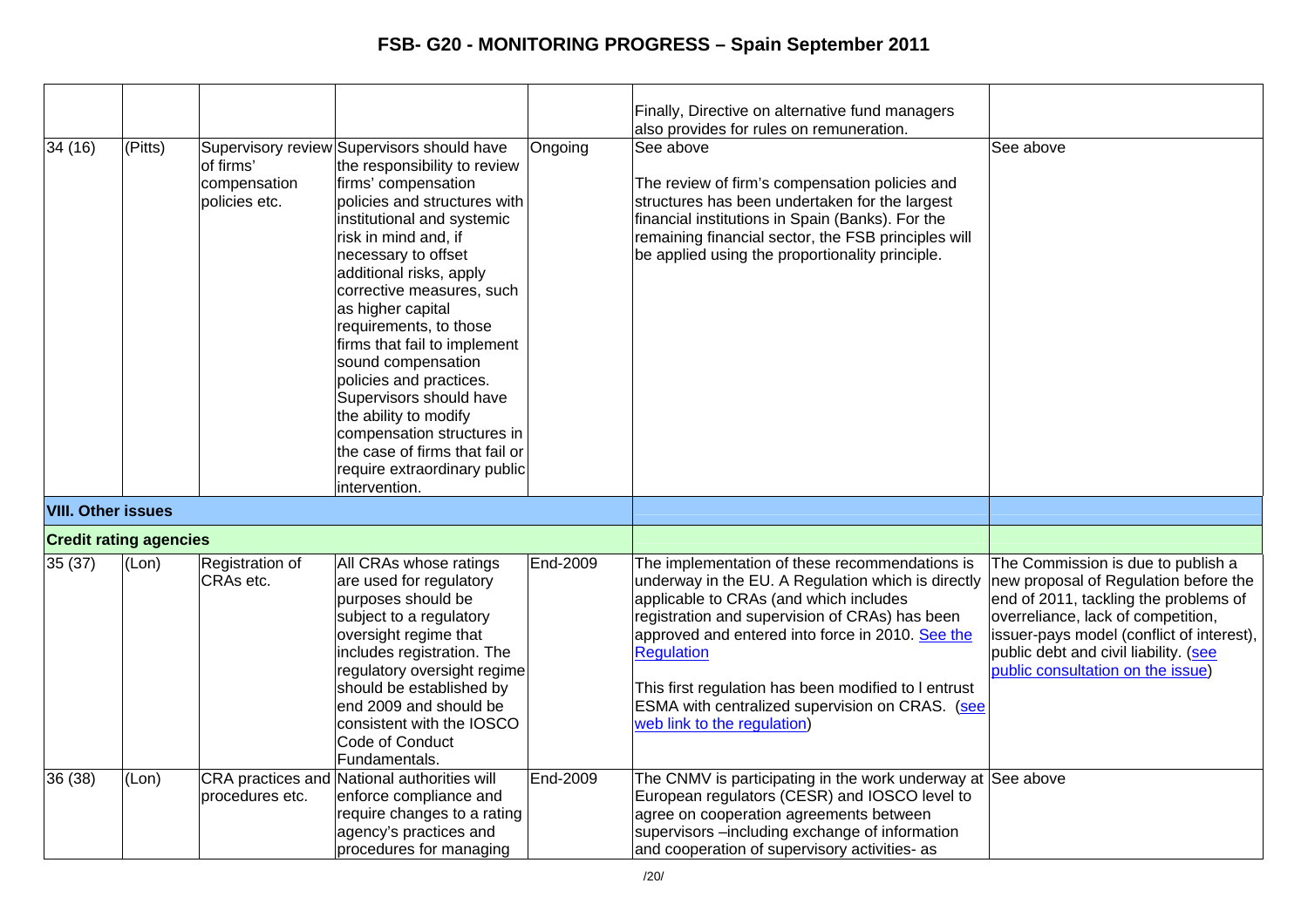|        |         |                 | conflicts of interest and                 |             | requested by the EU regulation on CRAs.    |                                       |
|--------|---------|-----------------|-------------------------------------------|-------------|--------------------------------------------|---------------------------------------|
|        |         |                 | assuring the transparency                 |             | See the work underway by CESR/ESMA on CRAs |                                       |
|        |         |                 | and quality of the rating                 |             |                                            |                                       |
|        |         |                 |                                           |             |                                            |                                       |
|        |         |                 | process.                                  |             |                                            |                                       |
|        |         |                 | <b>CRAs should differentiate</b>          |             |                                            |                                       |
|        |         |                 |                                           |             |                                            |                                       |
|        |         |                 | ratings for structured                    |             |                                            |                                       |
|        |         |                 | products and provide full                 |             |                                            |                                       |
|        |         |                 | disclosure of their ratings               |             |                                            |                                       |
|        |         |                 | track record and the                      |             |                                            |                                       |
|        |         |                 | information and                           |             |                                            |                                       |
|        |         |                 | assumptions that underpin                 |             |                                            |                                       |
|        |         |                 | the ratings process.                      |             |                                            |                                       |
|        |         |                 | The oversight framework                   |             |                                            |                                       |
|        |         |                 | should be consistent                      |             |                                            |                                       |
|        |         |                 | across jurisdictions with                 |             |                                            |                                       |
|        |         |                 | appropriate sharing of                    |             |                                            |                                       |
|        |         |                 | information between                       |             |                                            |                                       |
|        |         |                 | national authorities,                     |             |                                            |                                       |
|        |         |                 | including through IOSCO.                  |             |                                            |                                       |
| 37(39) | (FSB)   | Globally        | Regulators should work                    | As early as | See above                                  |                                       |
|        | 2009)   | compatible      | together towards                          | possible in |                                            |                                       |
|        |         | solutions to    | appropriate, globally                     | 2010        |                                            |                                       |
|        |         | conflicting     | compatible solutions (to                  |             |                                            |                                       |
|        |         | compliance      | conflicting compliance                    |             |                                            |                                       |
|        |         | obligations for | obligations for CRAs) as                  |             |                                            |                                       |
|        |         | <b>CRAs</b>     | early as possible in 2010.                |             |                                            |                                       |
| 38(40) | (Seoul) | Reducing the    | We also endorsed the                      | Ongoing     | See above                                  | See above the reference to the future |
|        |         |                 | reliance on ratings   FSB's principles on |             |                                            | proposal of the European Commission,  |
|        |         |                 | reducing reliance on                      |             |                                            | aimed at solving these issues.        |
|        |         |                 | external credit ratings.                  |             |                                            |                                       |
|        |         |                 | Standard setters, market                  |             |                                            |                                       |
|        |         |                 | participants, supervisors                 |             |                                            |                                       |
|        |         |                 | and central banks should                  |             |                                            |                                       |
|        |         |                 | not rely mechanistically on               |             |                                            |                                       |
|        |         |                 | external credit ratings.                  |             |                                            |                                       |
|        | (FSF    |                 | IV. 8 Authorities should                  |             |                                            |                                       |
|        | 2008)   |                 | check that the roles that                 |             |                                            |                                       |
|        |         |                 | they have assigned to                     |             |                                            |                                       |
|        |         |                 |                                           |             |                                            |                                       |
|        |         |                 | ratings in regulations and                |             |                                            |                                       |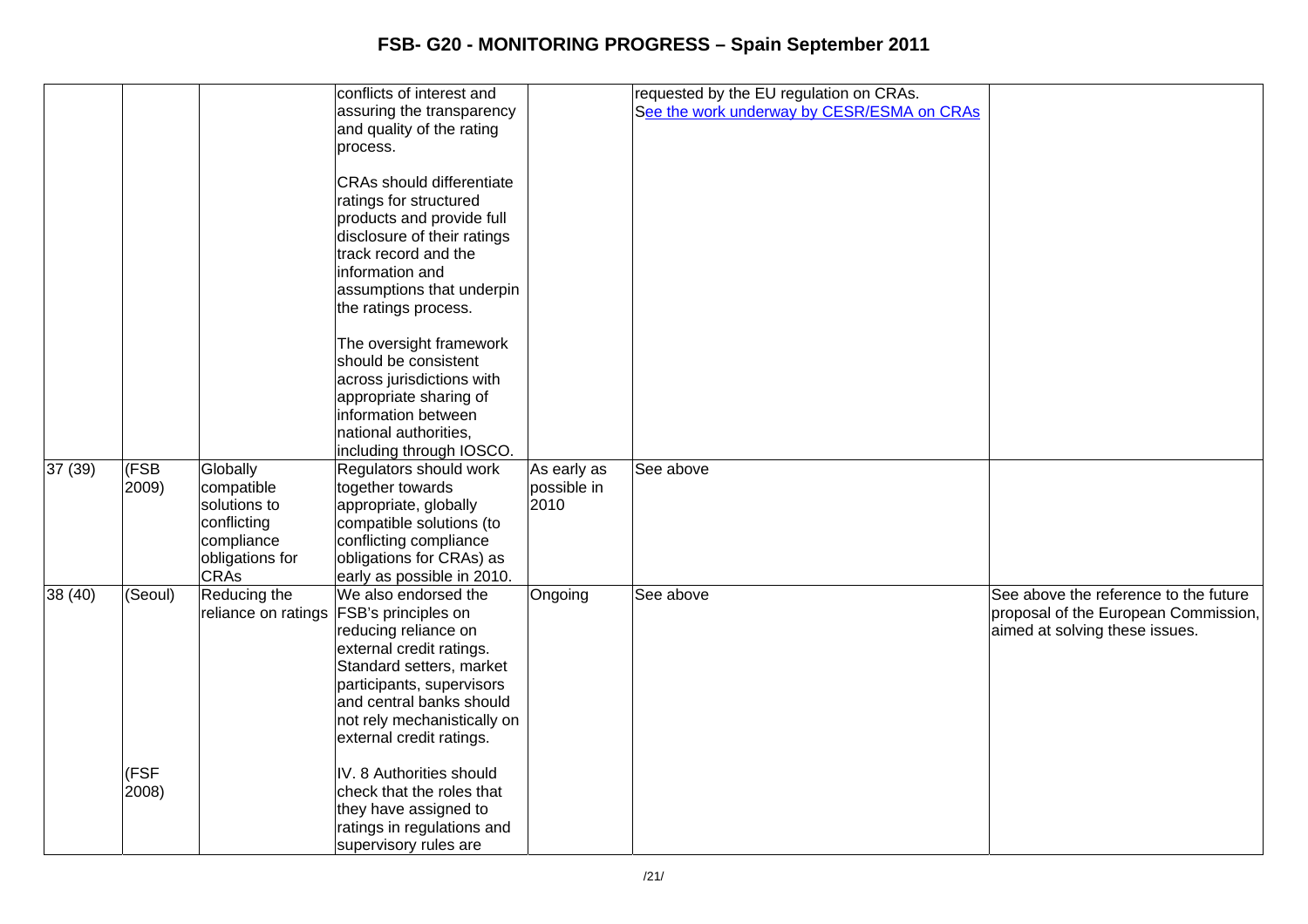|                        |         |                                       | consistent with the<br>objectives of having<br>investors make<br>independent judgment of<br>risks and perform their own<br>due diligence, and that<br>they do not induce |         |                                                                                                                                                                                                                                                                                                                                                                                                                                                                                                                                                                                                                                                                                                                                                                                                                                                                                                                                                                                                                                                                                                                                                                                                                                                                                                                               |                                                                                                                        |
|------------------------|---------|---------------------------------------|--------------------------------------------------------------------------------------------------------------------------------------------------------------------------|---------|-------------------------------------------------------------------------------------------------------------------------------------------------------------------------------------------------------------------------------------------------------------------------------------------------------------------------------------------------------------------------------------------------------------------------------------------------------------------------------------------------------------------------------------------------------------------------------------------------------------------------------------------------------------------------------------------------------------------------------------------------------------------------------------------------------------------------------------------------------------------------------------------------------------------------------------------------------------------------------------------------------------------------------------------------------------------------------------------------------------------------------------------------------------------------------------------------------------------------------------------------------------------------------------------------------------------------------|------------------------------------------------------------------------------------------------------------------------|
|                        |         |                                       | uncritical reliance on credit                                                                                                                                            |         |                                                                                                                                                                                                                                                                                                                                                                                                                                                                                                                                                                                                                                                                                                                                                                                                                                                                                                                                                                                                                                                                                                                                                                                                                                                                                                                               |                                                                                                                        |
|                        |         |                                       | ratings as a substitute for<br>that independent                                                                                                                          |         |                                                                                                                                                                                                                                                                                                                                                                                                                                                                                                                                                                                                                                                                                                                                                                                                                                                                                                                                                                                                                                                                                                                                                                                                                                                                                                                               |                                                                                                                        |
|                        |         |                                       | evaluation.                                                                                                                                                              |         |                                                                                                                                                                                                                                                                                                                                                                                                                                                                                                                                                                                                                                                                                                                                                                                                                                                                                                                                                                                                                                                                                                                                                                                                                                                                                                                               |                                                                                                                        |
| <b>Risk management</b> |         |                                       |                                                                                                                                                                          |         |                                                                                                                                                                                                                                                                                                                                                                                                                                                                                                                                                                                                                                                                                                                                                                                                                                                                                                                                                                                                                                                                                                                                                                                                                                                                                                                               |                                                                                                                        |
| 39(48)                 | (Pitts) | Robust,<br>transparent stress<br>test | We commit to conduct<br>robust, transparent stress<br>tests as needed.                                                                                                   | Ongoing | We have a strong commitment to conduct stress<br>tests. In line with the relevance that we attach to<br>these stress tests,, the coverage of the Spanish<br>banks within the EU wide stress test exercises<br>(2010 and 2011) has reached 93% of the system;<br>in particular, internationally active banks, all the<br>other listed banks and all savings banks.<br>Moreover, in addition to the standardized<br>templates agreed by EBA, the Bank of Spain has<br>also published additional information that provides<br>detailed knowledge of the results for each firm and<br>provides more transparency on the Spanish<br>financial system.<br>The Bank of Spain reviews the internals stress test<br>exercises made by the entities in their ICAAP.<br>Additionally, the CNMV is encouraging investment<br>firms and investment funds management<br>companies to improve and develop stress-testing<br>exercises. Work on stress testing guidelines at the<br>national level has already started.<br>DGSFP, as the Spanish Insurance Supervisor, has<br>also participated in the stress test conducted by<br>EIOPA in 2010/11. DGSFP is currently involved in<br>a satellite exercise of this EIOPA stress test, in<br>order to prove the resilience of the insurance<br>industry to a long term low yield environment. | Process ongoing. Entities are<br>improving and developing the<br>exercises of stress testing and their<br>risk models. |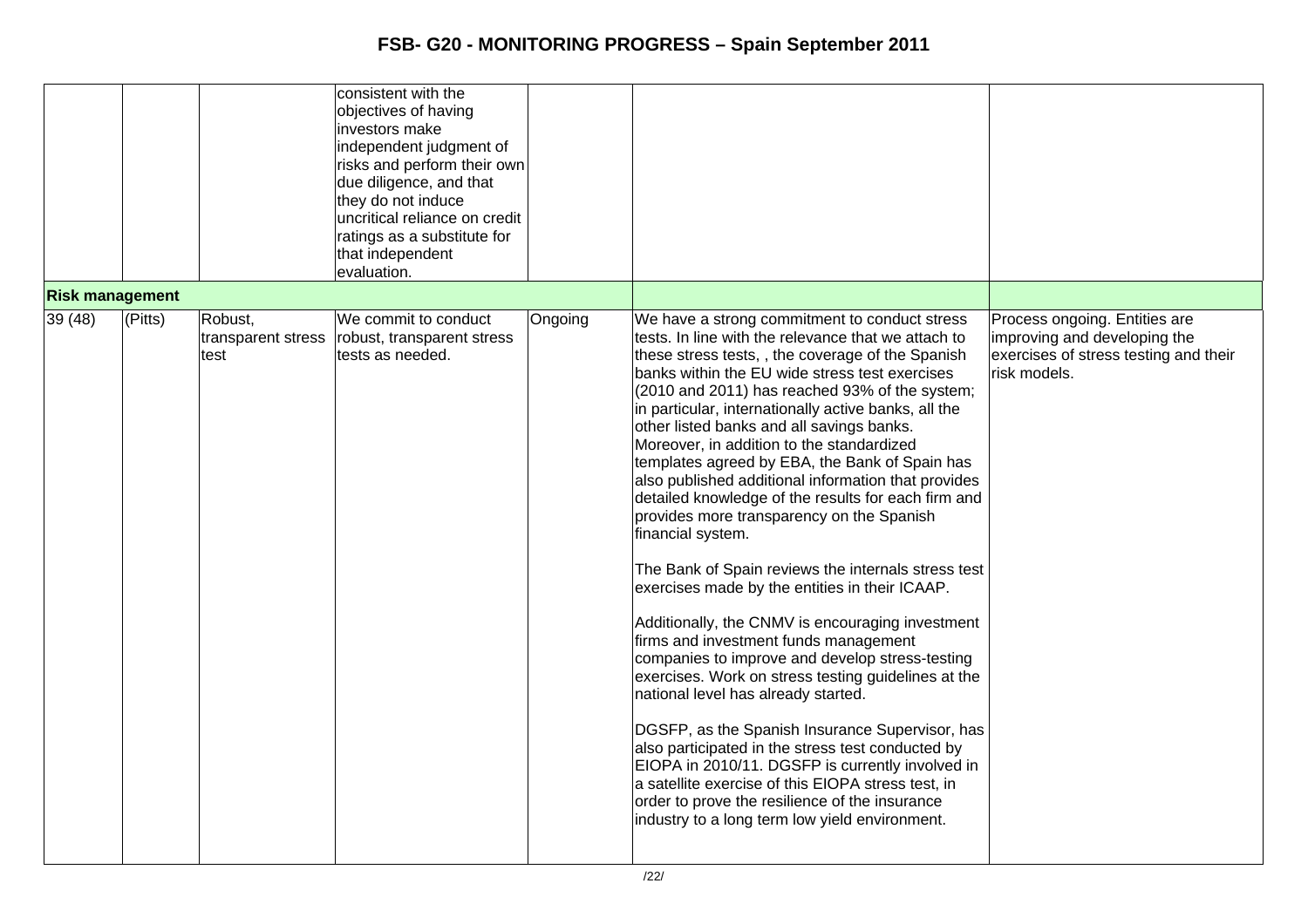| 40(49)<br>$\overline{41}$ (53) | (Pitts)<br>$\overline{(WAP)}$ | impaired assets<br>and raise<br>additional capital<br>Enhanced risk<br>disclosures by<br>financial<br>institutions | Efforts to deal with Our efforts to deal with<br>impaired assets and to<br>encourage the raising of<br>additional capital must<br>continue, where needed.<br><b>Financial institutions</b><br>should provide enhanced<br>risk disclosures in their<br>reporting and disclose all<br>losses on an ongoing<br>basis, consistent with<br>international best practice,<br>as appropriate. | Ongoing<br>Ongoing | Spanish authorities consistently follow up impaired<br>assets and require additional capital when needed.<br>Bank of Spain has in place prudent regulations on<br>the treatment of impaired assets, as well as a<br>system of statistical provisions for credit risk that<br>allows for an early recognition of potential losses<br>(the so-called Spanish dynamic provision). In<br>2010, the Bank of Spain has enhanced its<br>provisioning guidelines (notably those relating to<br>consumer credit and to the treatment of foreclosed<br>assets) that will be in force at the end of 3Q2010<br>and will result in an overall increase of the level of<br>provisioning.<br>See Circular 3/2010<br>Bank of Spain is participating in the ongoing<br>international work that aims to increasing the level<br>and quality of regulatory capital.<br>Basel II Pillar 3 requirements came into force in<br>Spain in January 2009. Spanish firms have<br>published their first reports following the new rules<br>in mid 2009.<br>In the implementation of the new Solvency II<br>Directive disclosure requirements will be strongly<br>reinforced.<br>More recently (2011), Bank of Spain has required<br>credit institutions to provide greater detail in their<br>annual accounts and in their half-year information<br>on their exposures to the real estate sector and<br>mortgage portfolio as well as on their funding<br>position. | Pillar 3 already implemented in Spain.<br>New Pillar 3 measures approved in<br>July 2009 will be implemented at end<br>2010, according to the BCBS<br>timetable. |
|--------------------------------|-------------------------------|--------------------------------------------------------------------------------------------------------------------|---------------------------------------------------------------------------------------------------------------------------------------------------------------------------------------------------------------------------------------------------------------------------------------------------------------------------------------------------------------------------------------|--------------------|-----------------------------------------------------------------------------------------------------------------------------------------------------------------------------------------------------------------------------------------------------------------------------------------------------------------------------------------------------------------------------------------------------------------------------------------------------------------------------------------------------------------------------------------------------------------------------------------------------------------------------------------------------------------------------------------------------------------------------------------------------------------------------------------------------------------------------------------------------------------------------------------------------------------------------------------------------------------------------------------------------------------------------------------------------------------------------------------------------------------------------------------------------------------------------------------------------------------------------------------------------------------------------------------------------------------------------------------------------------------------------------------------------------------------------------------|------------------------------------------------------------------------------------------------------------------------------------------------------------------|
| <b>Others</b>                  |                               |                                                                                                                    |                                                                                                                                                                                                                                                                                                                                                                                       |                    |                                                                                                                                                                                                                                                                                                                                                                                                                                                                                                                                                                                                                                                                                                                                                                                                                                                                                                                                                                                                                                                                                                                                                                                                                                                                                                                                                                                                                                         |                                                                                                                                                                  |
| 42 (46)                        | (FSF<br>2008)                 | deposit insurance<br>arrangements                                                                                  | Review of national VI.9 National deposit<br>insurance arrangements<br>should be reviewed against<br>the agreed international<br>principles, and authorities<br>should strengthen<br>arrangements where<br>Ineeded.                                                                                                                                                                    | Ongoing            | We have considered our national deposit<br>insurance arrangements in the light of the<br>international principles, and deem them to be<br>already fully compliant (indeed they go beyond the<br>principles in some areas).                                                                                                                                                                                                                                                                                                                                                                                                                                                                                                                                                                                                                                                                                                                                                                                                                                                                                                                                                                                                                                                                                                                                                                                                              | N.A. - Already implemented                                                                                                                                       |